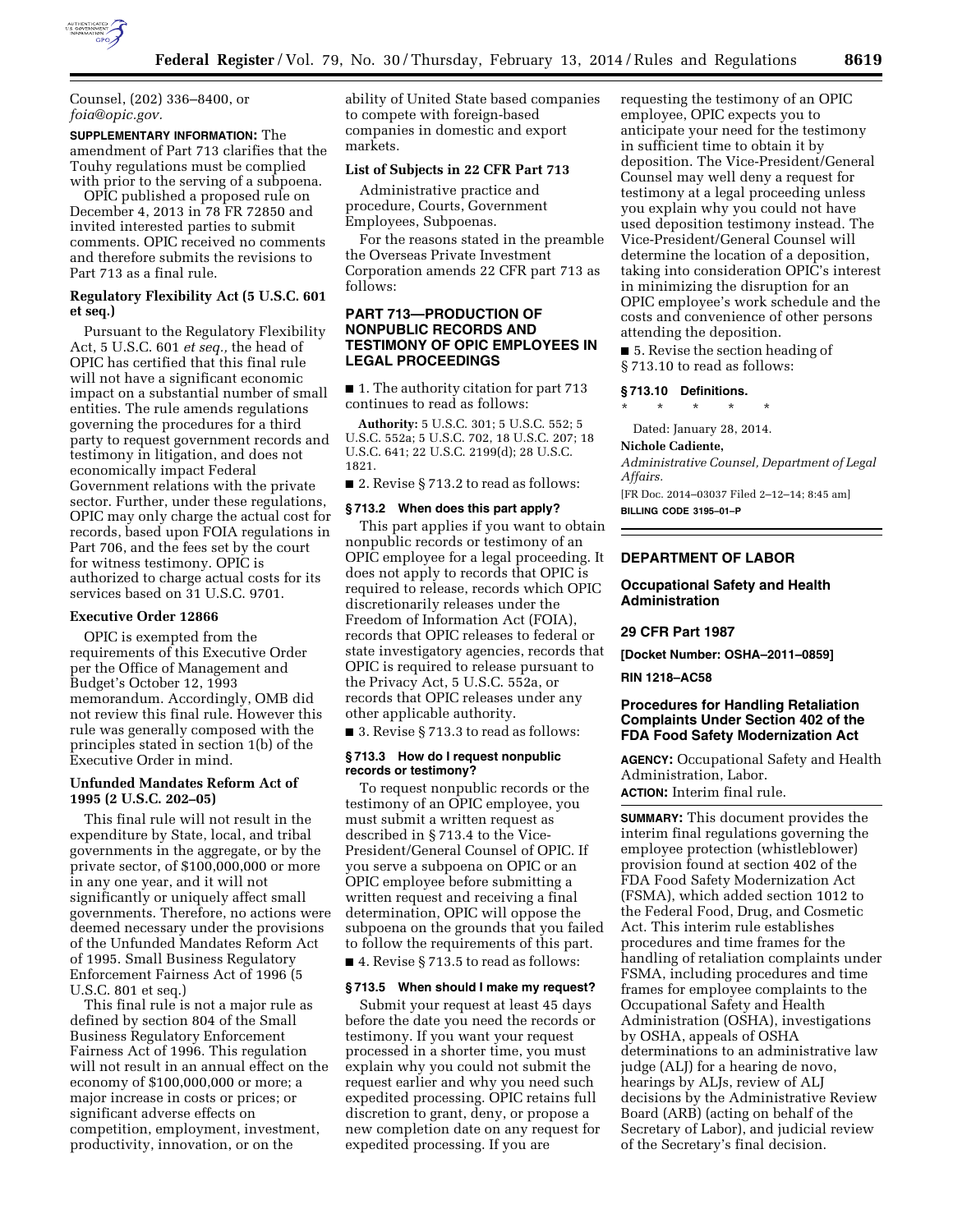**DATES:** This interim final rule is effective on February 13, 2014. Comments and additional materials must be submitted (post-marked, sent or received) by April 14, 2014.

**ADDRESSES:** You may submit your comments by using one of the following methods:

*Electronically:* You may submit comments and attachments electronically at *[http://](http://www.regulations.gov) [www.regulations.gov,](http://www.regulations.gov)* which is the Federal eRulemaking Portal. Follow the instructions online for making electronic submissions.

*Fax:* If your submissions, including attachments, do not exceed 10 pages, you may fax them to the OSHA Docket Office at (202) 693–1648.

*Mail, hand delivery, express mail, messenger, or courier service:* You may submit your comments and attachments to the OSHA Docket Office, Docket No. OSHA–2011–0859, U.S. Department of Labor, Room N–2625, 200 Constitution Avenue NW., Washington, DC 20210. Deliveries (hand, express mail, messenger, and courier service) are accepted during the Department of Labor's and Docket Office's normal business hours, 8:15 a.m.–4:45 p.m., ET.

*Instructions:* All submissions must include the agency name and the OSHA docket number for this rulemaking (Docket No. OSHA–2011–0859). Submissions, including any personal information provided, are placed in the public docket without change and may be made available online at *[http://](http://www.regulations.gov) [www.regulations.gov.](http://www.regulations.gov)* Therefore, OSHA cautions against submitting personal information such as social security numbers and birth dates.

*Docket:* To read or download submissions or other material in the docket, go to *<http://www.regulations.gov>*  or the OSHA Docket Office at the address above. All documents in the docket are listed in the *[http://](http://www.regulations.gov) [www.regulations.gov](http://www.regulations.gov)* index, however, some information (*e.g.,* copyrighted material) is not publicly available to read or download through the Web site. All submissions, including copyrighted material, are available for inspection and copying at the OSHA Docket Office.

**FOR FURTHER INFORMATION CONTACT:** 

Katelyn Wendell, Program Analyst, Directorate of Whistleblower Protection Programs, Occupational Safety and Health Administration, U.S. Department of Labor, Room N–4624, 200 Constitution Avenue NW., Washington, DC 20210; telephone (202) 693–2199. This is not a toll-free number. Email: *[wendell.katelyn@dol.gov.](mailto:wendell.katelyn@dol.gov)* This **Federal Register** publication is available in alternative formats. The alternative

formats available are large print, electronic file on computer disk (Word Perfect, ASCII, Mates with Duxbury Braille System) and audiotape.

# **SUPPLEMENTARY INFORMATION:**

### **I. Background**

The FDA Food Safety Modernization Act (Pub. L. 111–353, 124 Stat. 3885), was signed into law on January 4, 2011. Section 402 of the FDA Food Safety Modernization Act amended the Federal Food, Drug, and Cosmetic Act (FD&C) to add section 1012, 21 U.S.C. 399d, which provides protection to employees against retaliation by an entity engaged in the manufacture, processing, packing, transporting, distribution, reception, holding, or importation of food for engaging in certain protected activities. Section 1012 protects employees against retaliation because they provided or are about to provide to their employer, the Federal Government, or the attorney general of a State information relating to any violation of, or any act or omission the employee reasonably believes to be a violation of, any provision of the FD&C or any order, rule, regulation, standard, or ban under the FD&C; testified or are about to testify in a proceeding concerning such violation; assisted or participated, or are about to assist or participate, in such a proceeding; or objected to, or refused to participate in, any activity, policy, practice, or assigned task that the employee reasonably believed to be in violation of any provision of the FD&C or any order, rule, regulation, standard, or ban under the FD&C.

Section 1012 became effective upon enactment on January 4, 2011. Although the Food and Drug Administration of the U.S. Department of Health and Human Services (FDA) generally administers the FD&C, the Secretary of Labor is responsible for enforcing the employee protection provision set forth in section 1012 of the FD&C. These interim rules establish procedures for the handling of whistleblower complaints under section 1012 of the FD&C. Throughout this interim final rule, FSMA refers to section 402 of the FDA Food Safety Modernization Act, codified as section 1012 of the Federal Food, Drug and Cosmetic Act. *See* 21 U.S.C. 399d.

### **II. Summary of Statutory Procedures**

FSMA's whistleblower provisions include procedures that allow a covered employee to file, within 180 days of the alleged retaliation, a complaint with the Secretary of Labor (Secretary). Upon receipt of the complaint, the Secretary must provide written notice to the person or persons named in the

complaint alleged to have violated the FSMA (respondent) of the filing of the complaint, the allegations contained in the complaint, the substance of the evidence supporting the complaint, and the rights afforded the respondent throughout the investigation. The Secretary must then, within 60 days of receipt of the complaint, afford the complainant and respondent an opportunity to submit a response and meet with the investigator to present statements from witnesses, and conduct an investigation.

The statute provides that the Secretary may conduct an investigation only if the complainant has made a prima facie showing that the protected activity was a contributing factor in the adverse action alleged in the complaint and the respondent has not demonstrated, through clear and convincing evidence, that it would have taken the same adverse action in the absence of that activity (see section 1987.104 for a summary of the investigation process). OSHA interprets the prima facie case requirement as allowing the complainant to meet this burden through the complaint as supplemented by interviews of the complainant.

After investigating a complaint, the Secretary will issue written findings. If, as a result of the investigation, the Secretary finds there is reasonable cause to believe that retaliation has occurred, the Secretary must notify the respondent of those findings, along with a preliminary order that requires the respondent to, where appropriate: take affirmative action to abate the violation; reinstate the complainant to his or her former position together with the compensation of that position (including back pay) and restore the terms, conditions, and privileges associated with his or her employment; and provide compensatory damages to the complainant, as well as all costs and expenses (including attorney fees and expert witness fees) reasonably incurred by the complainant for, or in connection with, the bringing of the complaint upon which the order was issued.

The complainant and the respondent then have 30 days after the date of the Secretary's notification in which to file objections to the findings and/or preliminary order and request a hearing before an ALJ. The filing of objections under FSMA will stay any remedy in the preliminary order except for preliminary reinstatement. If a hearing before an ALJ is not requested within 30 days, the preliminary order becomes final and is not subject to judicial review.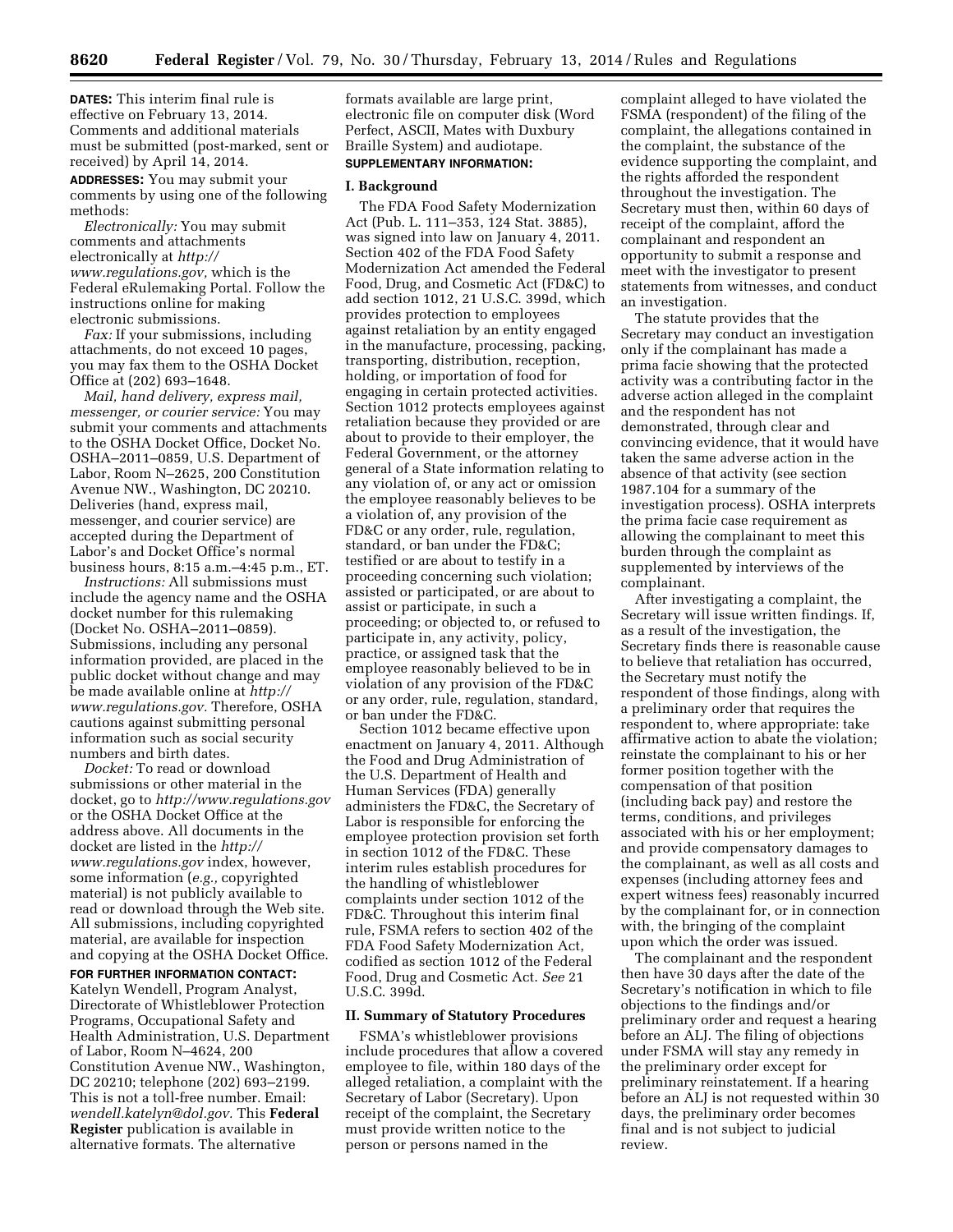If a hearing is held, the statute requires the hearing to be conducted ''expeditiously.'' The Secretary then has 120 days after the conclusion of any hearing in which to issue a final order, which may provide appropriate relief or deny the complaint. Until the Secretary's final order is issued, the Secretary, the complainant, and the respondent may enter into a settlement agreement that terminates the proceeding. Where the Secretary has determined that a violation has occurred, the Secretary, where appropriate, will assess against the respondent a sum equal to the total amount of all costs and expenses, including attorney and expert witness fees, reasonably incurred by the complainant for, or in connection with, the bringing of the complaint upon which the Secretary issued the order. The Secretary also may award a prevailing employer reasonable attorney fees, not exceeding \$1,000, if the Secretary finds that the complaint is frivolous or has been brought in bad faith.

Within 60 days of the issuance of the final order, any person adversely affected or aggrieved by the Secretary's final order may file an appeal with the United States Court of Appeals for the circuit in which the violation allegedly occurred or the circuit where the complainant resided on the date of the violation.

FSMA permits the employee to seek de novo review of the complaint by a United States district court in the event that the Secretary has not issued a final decision within 210 days after the filing of the complaint, or within 90 days after receiving a written determination. The court will have jurisdiction over the action without regard to the amount in controversy, and the case will be tried before a jury at the request of either party.

FSMA also provides that nothing therein preempts or diminishes any other safeguards against discrimination, demotion, discharge, suspension, threats, harassment, reprimand, retaliation, or any other manner of discrimination provided by Federal or State law. Finally, FSMA states that nothing therein shall be deemed to diminish the rights, privileges, or remedies of any employee under any Federal or State law or under any collective bargaining agreement, and the rights and remedies in FSMA may not be waived by any agreement, policy, form, or condition of employment.

## **III. Summary and Discussion of Regulatory Provisions**

The regulatory provisions in this part have been written and organized to be consistent with other whistleblower regulations promulgated by OSHA to the extent possible within the bounds of the statutory language of FSMA. Responsibility for receiving and investigating complaints under FSMA has been delegated to the Assistant Secretary for Occupational Safety and Health (Assistant Secretary). Secretary of Labor's Order No. 1–2012 (Jan. 18, 2012), 77 FR 3912 (Jan. 25, 2012). Hearings on determinations by the Assistant Secretary are conducted by the Office of Administrative Law Judges, and appeals from decisions by ALJs are decided by the ARB. Secretary of Labor's Order No. 2–2012 (Oct. 19, 2012), 77 FR 69378 (Nov. 16, 2012).

# *Subpart A—Complaints, Investigations, Findings and Preliminary Orders*

Section 1987.100 Purpose and Scope

This section describes the purpose of the regulations implementing FSMA and provides an overview of the procedures covered by these regulations.

### Section 1987.101 Definitions

This section includes general definitions from the FD&C, which are applicable to the whistleblower provisions of FSMA. The FD&C states that the term ''person'' includes an individual, partnership, corporation, and association. *See* 21 U.S.C. 321(e). The FD&C also defines the term ''food'' as ''(1) articles used for food or drink for man or other animals, (2) chewing gum, and (3) articles used for components of any such article.'' *See* 21 U.S.C. 321(f).

## Section 1987.102 Obligations and Prohibited Acts

This section describes the activities that are protected under FSMA, and the conduct that is prohibited in response to any protected activities. Under FSMA, an entity engaged in the manufacture, processing, packing, transporting, distribution, reception, holding, or importation of food may not retaliate against an employee because the employee ''provided, caused to be provided, or is about to provide or cause to be provided to the employer, the Federal Government, or the attorney general of a State information relating to any violation of, or any act or omission the employee reasonably believes to be a violation of any provision of this chapter or any order, rule, regulation, standard, or ban under this chapter.'' Section 1012(a)(1), 21 U.S.C. 399d(a)(1).

FSMA also protects employees who testify, assist or participate in proceedings concerning such violations. *See* Sections 1012(a)(2) and (3), 21 U.S.C. 399d(a)(2) and (3). Finally, FSMA prohibits retaliation because an employee ''objected to, or refused to participate in, any activity, policy, practice, or assigned task that the employee (or other such person) reasonably believed to be in violation of any provision of this chapter, or any order, rule, regulation, standard, or ban under this chapter.'' Section 1012(a)(4), 21 U.S.C. 399d(a)(4). References to ''this chapter" in section  $1012(a)(1)$  and  $(4)$ refer to the FD&C, which is chapter 9 of title 21. 21 U.S.C. 301 *et seq.* Although an entity must therefore be engaged in the manufacture, processing, packing, transporting, distribution, reception, holding, or importation of food in order to be covered by FSMA, a complainant's whistleblower activity will be protected when it is based on a reasonable belief that any provision of the FD&C, or any order, rule, regulation, standard, or ban under the FD&C, has been violated.

In order to have a ''reasonable belief'' under FSMA, a complainant must have both a subjective, good faith belief and an objectively reasonable belief that the complained-of conduct violated the FD&C or any order, rule, regulation, standard, or ban under the FD&C. *See Sylvester* v. *Parexel Int'l LLC,* ARB No. 07–123, 2011 WL 2165854, at \*11–12 (ARB May 25, 2011) (discussing the reasonable belief standard under analogous language in the Sarbanes-Oxley Act whistleblower provision, 18 U.S.C. 1514A). The requirement that the complainant have a subjective, good faith belief is satisfied so long as the complainant actually believed that the conduct complained of violated the relevant law. *See id.* The objective ''reasonableness'' of a complainant's belief is typically determined ''based on the knowledge available to a reasonable person in the same factual circumstances with the same training and experience as the aggrieved employee.'' *Id.* at \*12 (internal quotation marks and citation omitted). However, the complainant need not show that the conduct complained of constituted an actual violation of law. Pursuant to this standard, an employee's whistleblower activity is protected where it is based on a reasonable, but mistaken, belief that a violation of the relevant law has occurred. *Id.* at \*13.

## Section 1987.103 Filing of Retaliation Complaint

This section explains the requirements for filing a retaliation complaint under FSMA. To be timely, a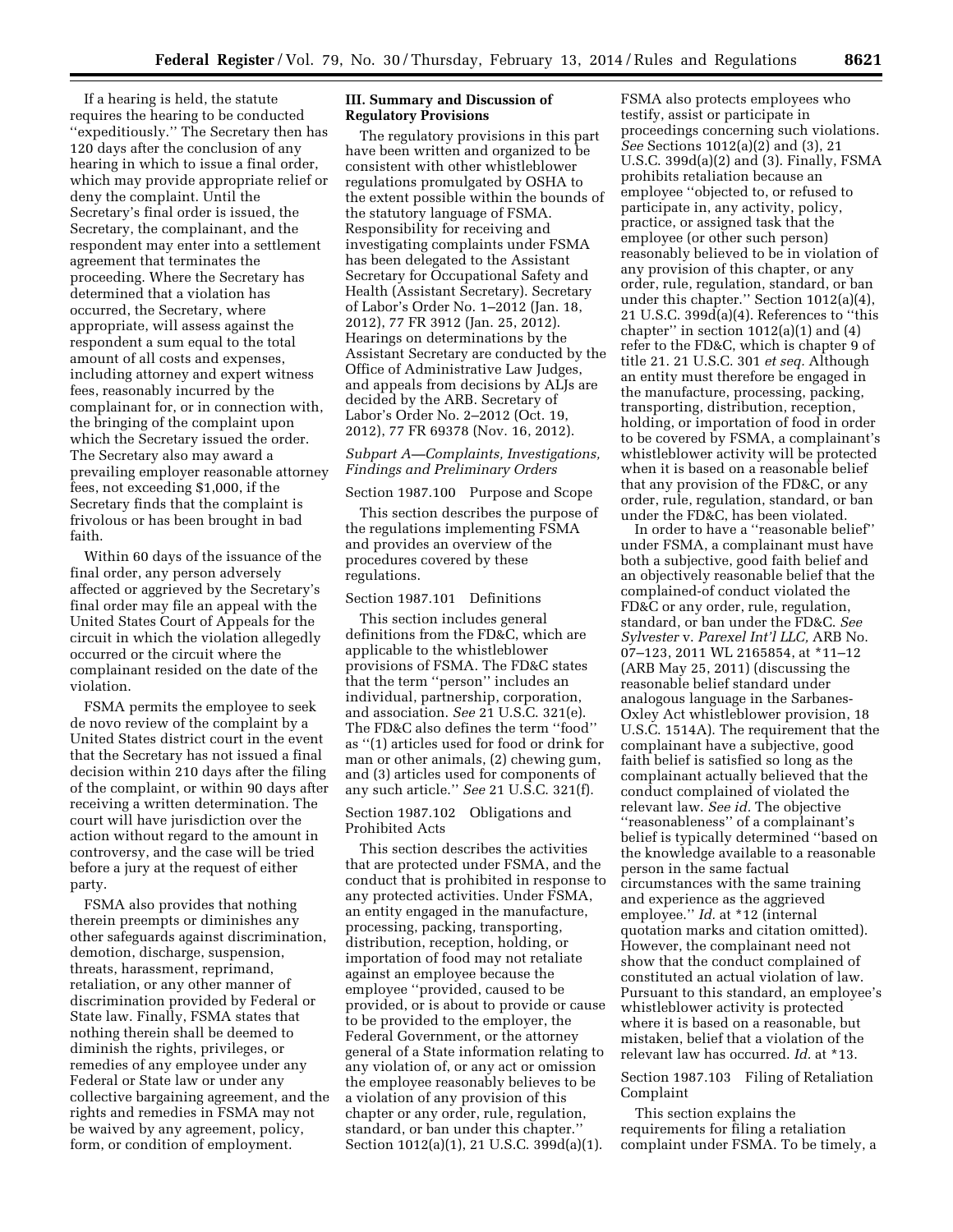complaint must be filed within 180 days of when the alleged violation occurs. Under *Delaware State College* v. *Ricks,*  449 U.S. 250, 258 (1980), this is considered to be when the retaliatory decision has been both made and communicated to the complainant. In other words, the limitations period commences once the employee is aware or reasonably should be aware of the employer's decision to take an adverse action. *See Equal Emp't Opportunity Comm'n* v. *United Parcel Serv., Inc.,* 249 F.3d 557, 561–62 (6th Cir. 2001). The time for filing a complaint may be tolled for reasons warranted by applicable case law. For example, OSHA may consider the time for filing a complaint to be tolled if a complainant mistakenly files a complaint with an agency other than OSHA within 180 days after an alleged adverse action.

Complaints filed under FSMA need not be in any particular form. They may be either oral or in writing. If the complainant is unable to file the complaint in English, OSHA will accept the complaint in any language. With the consent of the employee, complaints may be filed by any person on the employee's behalf.

OSHA notes that a complaint of retaliation filed with OSHA under FSMA is not a formal document and need not conform to the pleading standards for complaints filed in federal district court articulated in *Bell Atlantic Corp.* v. *Twombly,* 550 U.S. 544 (2007) and *Ashcroft* v. *Iqbal,* 556 U.S. 662 (2009). *See Sylvester,* 2011 WL 2165854, at \*9–10 (holding whistleblower complaints filed with OSHA under analogous provisions in the Sarbanes-Oxley Act need not conform to federal court pleading standards). Rather, the complaint filed with OSHA under this section simply alerts OSHA to the existence of the alleged retaliation and the complainant's desire that OSHA investigate the complaint. Upon receipt of the complaint, OSHA is to determine whether the ''complaint, supplemented as appropriate by interviews of the complainant'' alleges ''the existence of facts and evidence to make a prima facie showing.'' 29 CFR 1987.104(e). As explained in section 1987.104(e), if the complaint, supplemented as appropriate, contains a prima facie allegation, and the respondent does not show clear and convincing evidence that it would have taken the same action in the absence of the alleged protected activity, OSHA conducts an investigation to determine whether there is reasonable cause to believe that retaliation has occurred. *See* 21 U.S.C. 399d(b)(2)(A), 29 CFR 1987.104(e).

## Section 1987.104 Investigation

This section describes the procedures that apply to the investigation of complaints under FSMA. Paragraph (a) of this section outlines the procedures for notifying the parties and the FDA of the complaint and notifying the respondent of its rights under these regulations. Paragraph (b) describes the procedures for the respondent to submit its response to the complaint. Paragraph (c) specifies that OSHA will provide to the complainant (or the complainant's legal counsel if the complainant is represented by counsel) a copy of respondent's submissions to OSHA that are responsive to the complainant's whistleblower complaint at a time permitting the complainant an opportunity to respond to those submissions. Before providing such materials to the complainant, OSHA will redact them in accordance with the Privacy Act of 1974, 5 U.S.C. 552a, and other applicable confidentiality laws. Paragraph (d) of this section discusses confidentiality of information provided during investigations.

Paragraph (e) of this section sets forth the applicable burdens of proof. FSMA requires that a complainant make an initial prima facie showing that protected activity was ''a contributing factor'' in the adverse action alleged in the complaint, *i.e.,* that the protected activity, alone or in combination with other factors, affected in some way the outcome of the employer's decision. The complainant will be considered to have met the required burden if the complaint on its face, supplemented as appropriate through interviews of the complainant, alleges the existence of facts and either direct or circumstantial evidence to meet the required showing. The complainant's burden may be satisfied, for example, if he or she shows that the adverse action took place within a temporal proximity of the protected activity, or at the first opportunity available to the respondent, giving rise to the inference that it was a contributing factor in the adverse action. *See, e.g. Porter* v. *Cal. Dep't of Corr.,* 419 F.3d 885, 895 (9th Cir. 2005) (years between the protected activity and the retaliatory actions did not defeat a finding of a causal connection where the defendant did not have the opportunity to retaliate until he was given responsibility for making personnel decisions).

If the complainant does not make the required prima facie showing by raising a non-frivolous allegation of retaliation, the investigation must be discontinued and the complaint dismissed. *See Trimmer* v. *U.S. Dep't of Labor,* 174

F.3d 1098, 1101 (10th Cir. 1999) (noting that the burden-shifting framework of the Energy Reorganization Act of 1974 (ERA), which is the same framework now applicable to FSMA, serves a ''gatekeeping function'' that ''stem[s] frivolous complaints''). Even in cases where the complainant successfully makes a prima facie showing, the investigation must be discontinued if the employer demonstrates, by clear and convincing evidence, that it would have taken the same adverse action in the absence of the protected activity. Thus, OSHA must dismiss a complaint under FSMA and not investigate further if either: (1) The complainant fails to meet the prima facie showing that protected activity was a contributing factor in the adverse action; or (2) the employer rebuts that showing by clear and convincing evidence that it would have taken the same adverse action absent the protected activity.

Assuming that an investigation proceeds beyond the gatekeeping phase, the statute requires OSHA to determine whether there is reasonable cause to believe that protected activity was a contributing factor in the alleged adverse action. A contributing factor is ''any factor which, alone or in connection with other factors, tends to affect in any way the outcome of the decision.'' *Marano* v. *Dep't of Justice,* 2 F.3d 1137, 1140 (Fed. Cir. 1993) (internal quotation marks, emphasis and citation omitted) (discussing the Whistleblower Protection Act, 5 U.S.C. 1221(e)(1)); *see also Addis* v. *Dep't of Labor,* 575 F.3d 688, 689–91 (7th Cir. 2009) (discussing *Marano* as applied to analogous whistleblower provision in the ERA); *Clarke* v. *Navajo Express, Inc.,*  ARB No. 09–114, 2011 WL 2614326, at \*3 (ARB June 29, 2011) (discussing burdens of proof under analogous whistleblower provision in the Surface Transportation Assistance Act (STAA)). For protected activity to be a contributing factor in the adverse action, ''a complainant need not necessarily prove that the respondent's articulated reason was a pretext in order to prevail,'' because a complainant alternatively can prevail by showing that the respondent's '' 'reason, while true, is only one of the reasons for its conduct,' '' and that another reason was the complainant's protected activity. *See Klopfenstein* v. *PCC Flow Techs. Holdings, Inc.,* ARB No. 04–149, 2006 WL 3246904, at \*13 (ARB May 31, 2006) (quoting *Rachid* v. *Jack in the Box, Inc.,*  376 F.3d 305, 312 (5th Cir. 2004)) (discussing contributing factor test under the Sarbanes-Oxley whistleblower provision), *aff'd sub*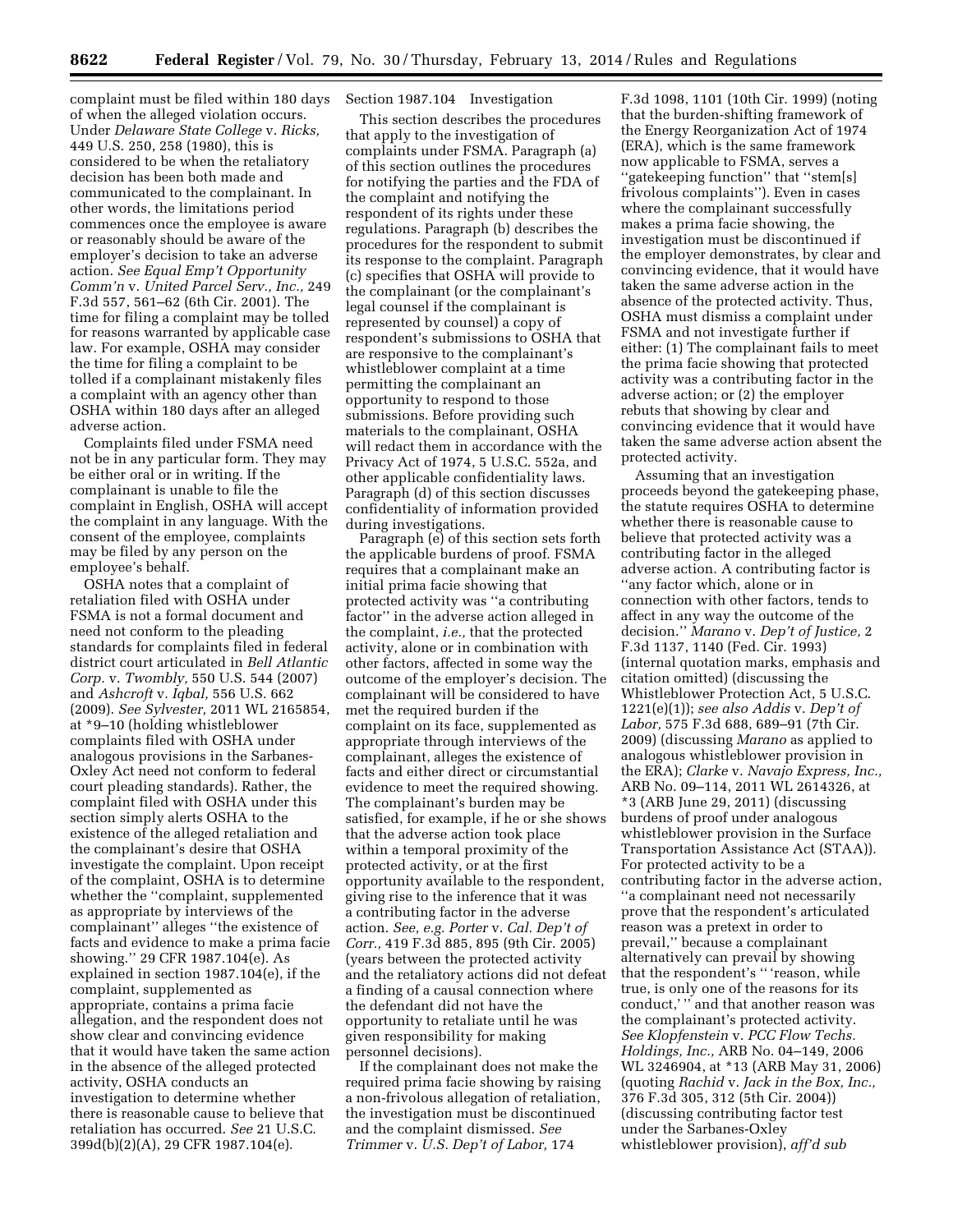*nom. Klopfenstein* v. *Admin. Review Bd., U.S. Dep't of Labor,* 402 F. App'x 936, 2010 WL 4746668 (5th Cir. 2010).

If OSHA finds reasonable cause to believe that the alleged protected activity was a contributing factor in the adverse action, OSHA may not order relief if the employer demonstrates by clear and convincing evidence that it would have taken the same action in the absence of the protected activity. *See* 21 U.S.C. 399d(b)(2)(C). The ''clear and convincing evidence'' standard is a higher burden of proof than a ''preponderance of the evidence'' standard. Clear and convincing evidence is evidence indicating that the thing to be proved is highly probable or reasonably certain. *Clarke,* 2011 WL 2614326, at \*3.

Paragraph (f) describes the procedures OSHA will follow prior to the issuance of findings and a preliminary order when OSHA has reasonable cause to believe that a violation has occurred.

## Section 1987.105 Issuance of Findings and Preliminary Orders

This section provides that, on the basis of information obtained in the investigation, the Assistant Secretary will issue, within 60 days of the filing of a complaint, written findings regarding whether or not there is reasonable cause to believe that the complaint has merit. If the findings are that there is reasonable cause to believe that the complaint has merit, the Assistant Secretary will order appropriate relief, including preliminary reinstatement, affirmative action to abate the violation, back pay with interest, and compensatory damages. The findings and, where appropriate, preliminary order, advise the parties of their right to file objections to the findings of the Assistant Secretary and to request a hearing. The findings and, where appropriate, preliminary order, also advise the respondent of the right to request an award of attorney fees not exceeding \$1,000 from the ALJ, regardless of whether the respondent has filed objections, if the respondent alleges that the complaint was frivolous or brought in bad faith. If no objections are filed within 30 days of receipt of the findings, the findings and any preliminary order of the Assistant Secretary become the final decision and order of the Secretary. If objections are timely filed, any order of preliminary reinstatement will take effect, but the remaining provisions of the order will not take effect until administrative proceedings are completed.

In ordering interest on back pay under FSMA, the Secretary has determined

that interest due will be computed by compounding daily the Internal Revenue Service interest rate for the underpayment of taxes, which under 26 U.S.C. 6621 is generally the Federal short-term rate plus three percentage points. The Secretary believes that daily compounding of interest achieves the make-whole purpose of a back pay award. Daily compounding of interest has become the norm in private lending and was found to be the most appropriate method of calculating interest on back pay by the National Labor Relations Board. *See Jackson Hosp. Corp.* v. *United Steel, Paper & Forestry, Rubber, Mfg., Energy, Allied Indus. & Serv. Workers Int'l Union,* 356 NLRB No. 8, 2010 WL 4318371, at \*3–4 (NLRB Oct. 22, 2010). Additionally, interest on tax underpayments under the Internal Revenue Code, 26 U.S.C. 6621, is compounded daily pursuant to 26 U.S.C. 6622(a).

In ordering back pay, OSHA will require the respondent to submit the appropriate documentation to the Social Security Administration (SSA) allocating the back pay to the appropriate calendar quarters. Requiring the reporting of back pay allocation to the SSA better serves the remedial purposes of FSMA by ensuring that employees subjected to discrimination are truly made whole. *See Latino Express, Inc., et al,* 359 NLRB No. 44, 2012 WL 6641632 (NLRB Dec. 18, 2012). As the NLRB explained, when back pay is not properly allocated to the years covered by the award, a complainant may be disadvantaged in several ways. First, improper allocation may interfere with a complainant's ability to qualify for any old-age Social Security benefit. *Id.* at \*2 ("Unless a [complainant's] multiyear backpay award is allocated to the appropriate years, she will not receive appropriate credit for the entire period covered by the award, and could therefore fail to qualify for any old-age Social Security benefit.''). Second, improper allocation may reduce the complainant's eventual monthly benefit. *Id.* As the NLRB explained, ''[i]f a backpay award covering a multi-year period is posted as income for one year, it may result in SSA treating the [complainant] as having received wages in that year in excess of the annual contribution and benefit base.'' *Id.*  Wages above this base are not subject to Social Security taxes, which reduces the amount paid on the employee's behalf. ''As a result, the [complainant's] eventual monthly benefit will be reduced, because participants receive a greater benefit when they have paid

more into the system." *Id.* Finally, ''Social Security benefits are calculated using a progressive formula: Although a participant receives more in benefits when she pays more into the system, the rate of return diminishes at higher annual incomes.'' Therefore, a complainant may ''receive a smaller monthly benefit when a multi-year award is posted to one year rather than being allocated to the appropriate periods, even if Social Security taxes were paid on the entire amount.'' *Id.*  The purpose of a make-whole remedy such as back pay is to put the complainant in the same position she would have been absent the prohibited retaliation. Should a complainant be required to suffer the above disadvantages, she would not truly be in the same position she would have been had she not been subjected to retaliation. As such, the Secretary agrees that requiring proper SSA allocation better achieves the make-whole purpose of a back pay award.

In appropriate circumstances, in lieu of preliminary reinstatement, OSHA may order that the complainant receive the same pay and benefits that he or she received prior to termination, but not actually return to work. Such ''economic reinstatement'' is akin to an order for front pay and frequently is employed in cases arising under section 105(c) of the Federal Mine Safety and Health Act of 1977, which protects miners from retaliation. 30 U.S.C. 815(c); *see, e.g., Sec'y of Labor ex rel. York* v. *BR&D Enters., Inc.,* 23 FMSHRC 697, 2001 WL 1806020, at \*1 (ALJ June 26, 2001). Front pay has been recognized as a possible remedy in cases under the whistleblower statutes enforced by OSHA in circumstances where reinstatement would not be appropriate. *See, e.g., Moder* v. *Vill. of Jackson,* ARB Nos. 01–095, 02–039, 2003 WL 21499864, at \*10 (ARB June 30, 2003) (under environmental whistleblower statutes, ''front pay may be an appropriate substitute when the parties prove the impossibility of a productive and amicable working relationship, or the company no longer has a position for which the complainant is qualified''); *Hobby* v. *Georgia Power Co.,* ARB Nos. 98–166, 98–169 (ARB Feb. 9, 2001), *aff'd sub nom. Hobby* v. *U.S. Dep't of Labor,* No. 01–10916 (11th Cir. Sept. 30, 2002) (unpublished) (noting circumstances where front pay may be available in lieu of reinstatement but ordering reinstatement); *Doyle* v. *Hydro Nuclear Servs.,* ARB Nos. 99–041, 99–042, 00– 012, 1996 WL 518592, at \*6 (ARB Sept. 6, 1996) (under ERA, front pay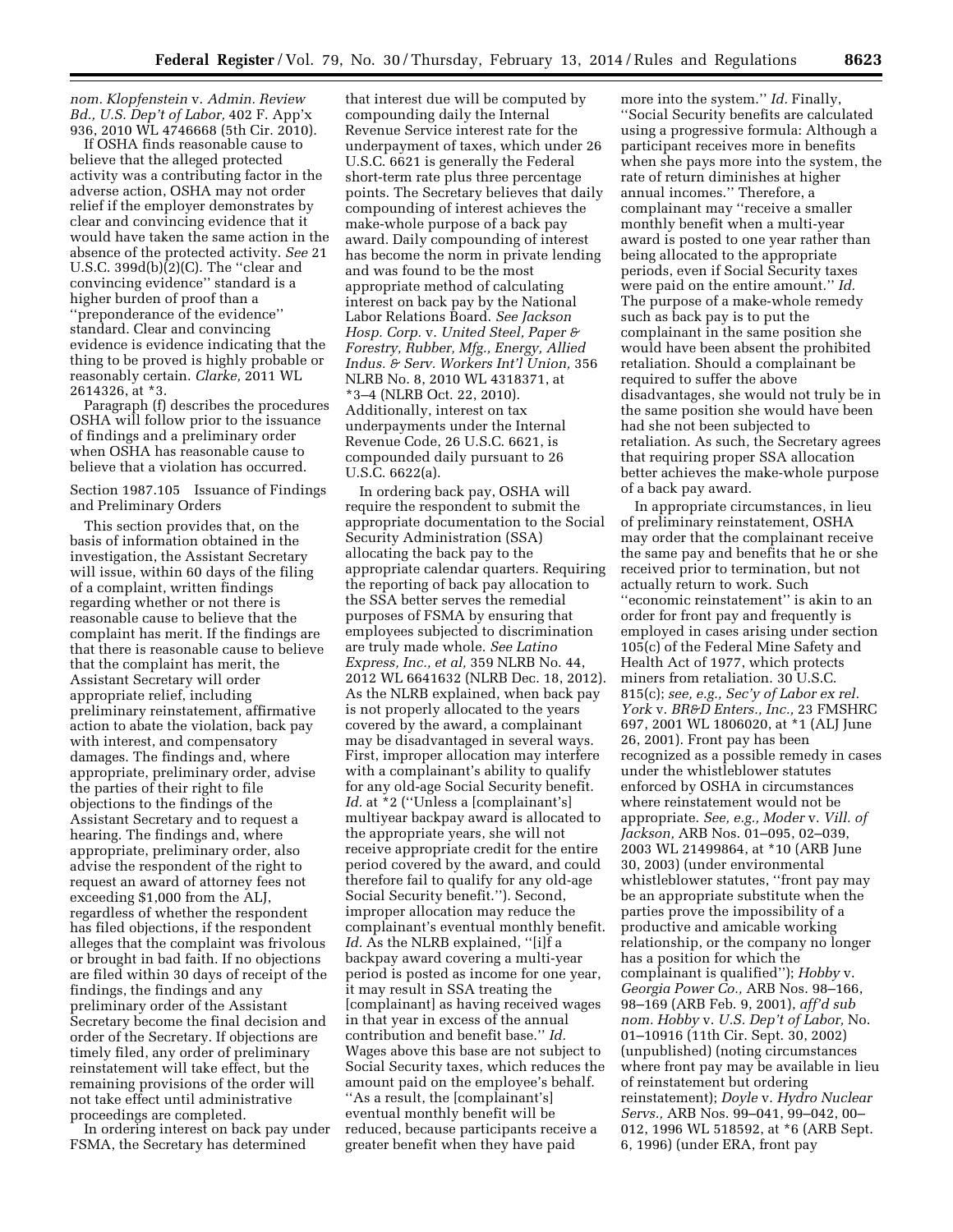appropriate where employer had eliminated the employee's position); *Michaud* v. *BSP Transport, Inc.,* ARB No. 97–113, 1997 WL 626849, at \*4 (ARB Oct. 9, 1997) (under STAA, front pay appropriate where employee was unable to work due to major depression resulting from the retaliation); *Brown* v. *Lockheed Martin Corp.,* ALJ No. 2008– SOX–00049, 2010 WL 2054426, at \*55– 56 (ALJ Jan. 15, 2010) (noting that while reinstatement is the ''presumptive remedy'' under Sarbanes-Oxley, front pay may be awarded as a substitute when reinstatement is inappropriate). Congress intended that employees be preliminarily reinstated to their positions if OSHA finds reasonable cause to believe that they were discharged in violation of FSMA. When a violation is found, the norm is for OSHA to order immediate preliminary reinstatement. Neither an employer nor an employee has a statutory right to choose economic reinstatement. Rather, economic reinstatement is designed to accommodate situations in which evidence establishes to OSHA's satisfaction that immediate reinstatement is inadvisable for some reason, notwithstanding the employer's retaliatory discharge of the employee. In such situations, actual reinstatement might be delayed until after the administrative adjudication is completed as long as the employee continues to receive his or her pay and benefits and is not otherwise disadvantaged by a delay in reinstatement. There is no statutory basis for allowing the employer to recover the costs of economically reinstating an employee should the employer ultimately prevail in the whistleblower adjudication.

#### *Subpart B—Litigation*

Section 1987.106 Objections to the Findings and the Preliminary Order and Requests for a Hearing

To be effective, objections to the findings of the Assistant Secretary must be in writing and must be filed with the Chief Administrative Law Judge, U.S. Department of Labor, within 30 days of receipt of the findings. The date of the postmark, facsimile transmittal, or electronic communication transmittal is considered the date of the filing; if the objection is filed in person, by handdelivery or other means, the objection is filed upon receipt. The filing of objections also is considered a request for a hearing before an ALJ. Although the parties are directed to serve a copy of their objections on the other parties of record, as well as the OSHA official who issued the findings and order, the

Assistant Secretary, and the U.S. Department of Labor's Associate Solicitor for Fair Labor Standards, the failure to serve copies of the objections on the other parties of record does not affect the ALJ's jurisdiction to hear and decide the merits of the case. *See Shirani* v. *Calvert Cliffs Nuclear Power Plant, Inc.,* ARB No. 04–101, 2005 WL 2865915, at \*7 (ARB Oct. 31, 2005).

The timely filing of objections stays all provisions of the preliminary order, except for the portion requiring reinstatement. A respondent may file a motion to stay the Assistant Secretary's preliminary order of reinstatement with the Office of Administrative Law Judges. However, such a motion will be granted only based on exceptional circumstances. The Secretary believes that a stay of the Assistant Secretary's preliminary order of reinstatement under FSMA would be appropriate only where the respondent can establish the necessary criteria for equitable injunctive relief, *i.e.,* irreparable injury, likelihood of success on the merits, a balancing of possible harms to the parties, and the public interest favors a stay. If no timely objection to the Assistant Secretary's findings and/or preliminary order is filed, then the Assistant Secretary's findings and/or preliminary order become the final decision of the Secretary not subject to judicial review.

### Section 1987.107 Hearings

This section adopts the rules of practice and procedure for administrative hearings before the Office of Administrative Law Judges as set forth in 29 CFR part 18 subpart A. This section provides that the hearing is to commence expeditiously, except upon a showing of good cause or unless otherwise agreed to by the parties. Hearings will be conducted de novo, on the record. As noted in this section, formal rules of evidence will not apply, but rules or principles designed to assure production of the most probative evidence will be applied. The ALJ may exclude evidence that is immaterial, irrelevant, or unduly repetitious.

Section 1987.108 Role of Federal Agencies

The Assistant Secretary, at his or her discretion, may participate as a party or amicus curiae at any time in the administrative proceedings under FSMA. For example, the Assistant Secretary may exercise his or her discretion to prosecute the case in the administrative proceeding before an ALJ; petition for review of a decision of an ALJ, including a decision based on a settlement agreement between the

complainant and the respondent, regardless of whether the Assistant Secretary participated before the ALJ; or participate as amicus curiae before the ALJ or in the ARB proceeding. Although OSHA anticipates that ordinarily the Assistant Secretary will not participate, the Assistant Secretary may choose to do so in appropriate cases, such as cases involving important or novel legal issues, multiple employees, alleged violations that appear egregious, or where the interests of justice might require participation by the Assistant Secretary. The FDA, if interested in a proceeding, also may participate as amicus curiae at any time in the proceedings.

Section 1987.109 Decision and Orders of the Administrative Law Judge

This section sets forth the requirements for the content of the decision and order of the ALJ, and includes the standard for finding a violation under FSMA. Specifically, the complainant must demonstrate (*i.e.,*  prove by a preponderance of the evidence) that the protected activity was a ''contributing factor'' in the adverse action. *See, e.g., Allen* v. *Admin. Review Bd.,* 514 F.3d 468, 475 n.1 (5th Cir. 2008) (''The term 'demonstrates' [under identical burden-shifting scheme in the Sarbanes-Oxley whistleblower provision] means to prove by a preponderance of the evidence.''). If the employee demonstrates that the alleged protected activity was a contributing factor in the adverse action, the employer, to escape liability, must demonstrate by ''clear and convincing evidence'' that it would have taken the same action in the absence of the protected activity. *See* 21 U.S.C. 399d(b)(2)(C).

Paragraph (c) of this section further provides that OSHA's determination to dismiss the complaint without an investigation or without a complete investigation under section 1987.104 is not subject to review. Thus, section 1987.109(c) clarifies that OSHA's determinations on whether to proceed with an investigation under FSMA and whether to make particular investigative findings are discretionary decisions not subject to review by the ALJ. The ALJ hears cases de novo and, therefore, as a general matter, may not remand cases to OSHA to conduct an investigation or make further factual findings. Paragraph (d) notes the remedies that the ALJ may order under FSMA and, as discussed under section 1987.105 above, provides that interest on back pay will be calculated using the interest rate applicable to underpayment of taxes under 26 U.S.C. 6621 and will be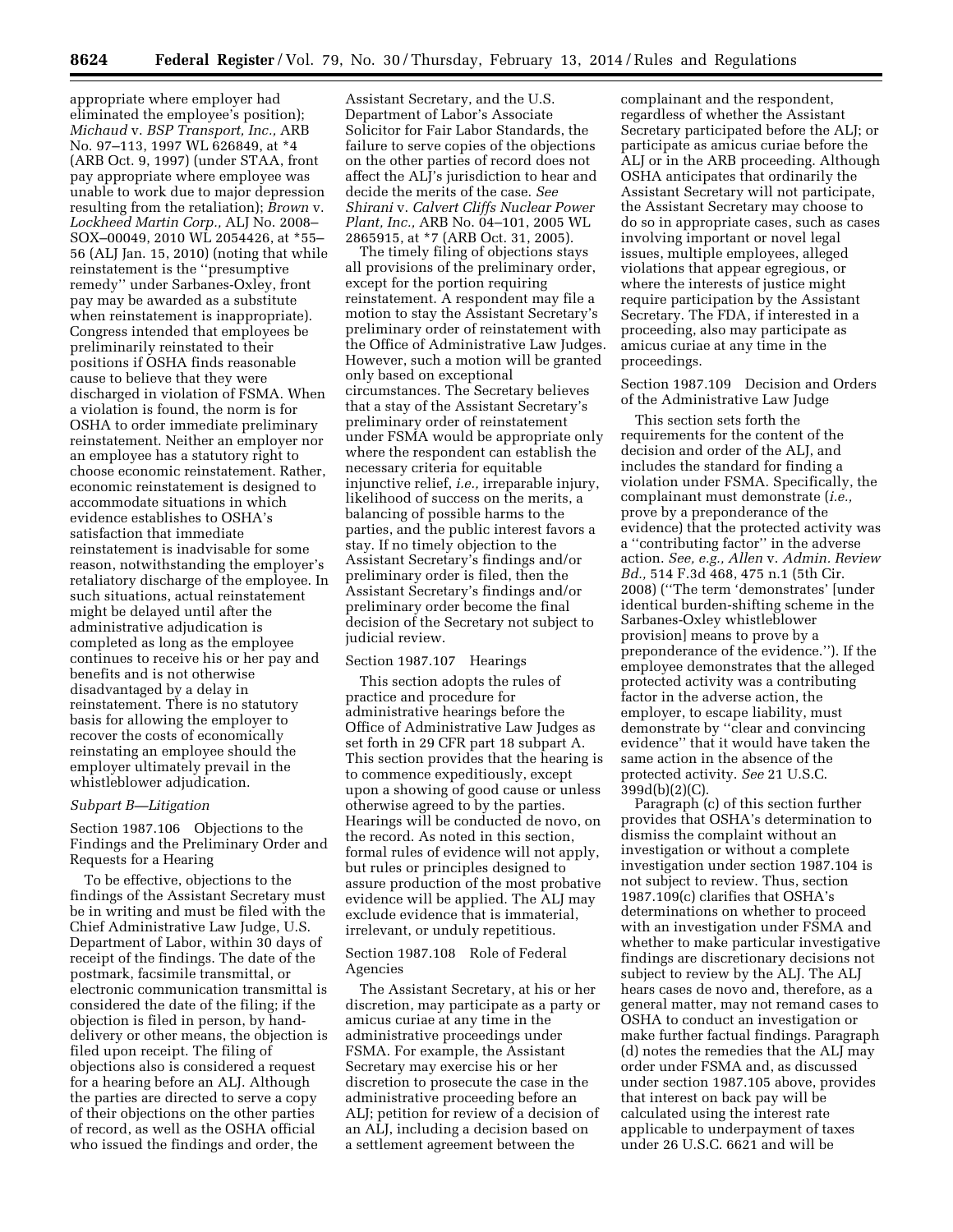compounded daily, and that the respondent will be required to submit appropriate documentation to the Social Security Administration (SSA) allocating any back pay award to the appropriate calendar quarters. Paragraph (e) requires that the ALJ's decision be served on all parties to the proceeding, OSHA, and the U.S. Department of Labor's Associate Solicitor for Fair Labor Standards. Paragraph (e) also provides that any ALJ decision requiring reinstatement or lifting an order of reinstatement by the Assistant Secretary will be effective immediately upon receipt of the decision by the respondent. All other portions of the ALJ's order will be effective 14 days after the date of the decision unless a timely petition for review has been filed with the ARB. If no timely petition for review is filed with the ARB, the decision of the ALJ becomes the final decision of the Secretary and is not subject to judicial review.

Section 1987.110 Decision and Orders of the Administrative Review Board

Upon the issuance of the ALJ's decision, the parties have 14 days within which to petition the ARB for review of that decision. The date of the postmark, facsimile transmittal, or electronic communication transmittal is considered the date of filing of the petition; if the petition is filed in person, by hand delivery or other means, the petition is considered filed upon receipt.

The appeal provisions in this part provide that an appeal to the ARB is not a matter of right but is accepted at the discretion of the ARB. The parties should identify in their petitions for review the legal conclusions or orders to which they object, or the objections may be deemed waived. The ARB has 30 days to decide whether to grant the petition for review. If the ARB does not grant the petition, the decision of the ALJ becomes the final decision of the Secretary. If a timely petition for review is filed with the ARB, any relief ordered by the ALJ, except for that portion ordering reinstatement, is inoperative while the matter is pending before the ARB. If the ARB accepts a petition for review, the ALJ's factual determinations will be reviewed under the substantial evidence standard.

This section also provides that, based on exceptional circumstances, the ARB may grant a motion to stay an ALJ's preliminary order of reinstatement under FSMA, which otherwise would be effective, while review is conducted by the ARB. The Secretary believes that a stay of an ALJ's preliminary order of

reinstatement under FSMA would be appropriate only where the respondent can establish the necessary criteria for equitable injunctive relief, *i.e.,*  irreparable injury, likelihood of success on the merits, a balancing of possible harms to the parties, and the public interest favors a stay.

If the ARB concludes that the respondent has violated the law, it will order the respondent to take appropriate affirmative action to abate the violation, including reinstatement of the complainant to that person's former position, together with the compensation (including back pay and interest), terms, conditions, and privileges of employment, and compensatory damages. At the request of the complainant, the ARB will assess against the respondent all costs and expenses (including attorney and expert witness fees) reasonably incurred. Interest on back pay will be calculated using the interest rate applicable to underpayment of taxes under 26 U.S.C. 6621 and will be compounded daily, and the respondent will be required to submit appropriate documentation to the Social Security Administration (SSA) allocating any back pay award to the appropriate calendar quarters. If the ARB determines that the respondent has not violated the law, an order will be issued denying the complaint. If, upon the request of the respondent, the ARB determines that a complaint was frivolous or was brought in bad faith, the ARB may award to the respondent a reasonable attorney fee, not exceeding \$1,000, to be paid by the complainant.

### *Subpart C—Miscellaneous Provisions*

Section 1987.111 Withdrawal of Complaints, Findings, Objections, and Petitions for Review; Settlement

This section provides the procedures and time periods for withdrawal of complaints, the withdrawal of findings and/or preliminary orders by the Assistant Secretary, and the withdrawal of objections to findings and/or orders. It permits complainants to withdraw their complaints orally and provides that, in such circumstances, OSHA will confirm a complainant's desire to withdraw in writing. It also provides for approval of settlements at the investigative and adjudicative stages of the case.

### Section 1987.112 Judicial Review

This section describes the statutory provisions for judicial review of decisions of the Secretary and requires, in cases where judicial review is sought, the ALJ or the ARB to submit the record

of proceedings to the appropriate court pursuant to the rules of such court.

### Section 1987.113 Judicial Enforcement

This section describes the Secretary's power under FSMA to obtain judicial enforcement of orders and the terms of settlement agreements. FSMA expressly authorizes district courts to enforce orders, including preliminary orders of reinstatement, issued by the Secretary. *See* 21 U.S.C. 399d(b)(6) (''Whenever any person has failed to comply with an order issued under paragraph (3), the Secretary may file a civil action in the United States district court for the district in which the violation was found to occur, or in the United States district court for the District of Columbia, to enforce such order.''). Specifically, reinstatement orders issued at the close of OSHA's investigation are immediately enforceable in district court pursuant to  $21$  U.S.C. 399 $d(b)(6)$ and (7). FSMA provides that the Secretary shall order the person who has committed a violation to reinstate the complainant to his or her former position. *See* 21 U.S.C. 399d(b)(3)(B)(ii). FSMA also provides that the Secretary shall accompany any reasonable cause finding that a violation occurred with a preliminary order containing the relief prescribed by subsection (b)(3)(B), which includes reinstatement where appropriate, and that any preliminary order of reinstatement shall not be stayed upon the filing of objections. *See*  21 U.S.C. 399d(b)(2)(B) (''The filing of such objections shall not operate to stay any reinstatement remedy contained in the preliminary order.''). Thus, under FSMA, enforceable orders include preliminary orders that contain the relief of reinstatement prescribed by 21 U.S.C. 399d(b)(3)(B). This statutory interpretation is consistent with the Secretary's interpretation of similar language in the whistleblower provisions of the Wendell H. Ford Aviation Investment and Reform Act for the 21st Century, 49 U.S.C. 42121, and Section 806 of the Corporate and Criminal Fraud Accountability Act of 2002, Title VIII of the Sarbanes-Oxley Act of 2002, 18 U.S.C. 1514A. *See* Brief for the Intervenor/Plaintiff-Appellee Secretary of Labor, *Solis* v. *Tenn. Commerce Bancorp, Inc.,* No. 10–5602 (6th Cir. 2010); *Solis* v. *Tenn. Commerce Bancorp, Inc.,* 713 F. Supp. 2d 701 (M.D. Tenn. 2010); *but see Bechtel* v. *Competitive Techs., Inc.,* 448 F.3d 469 (2d Cir. 2006); *Welch* v. *Cardinal Bankshares Corp.,* 454 F. Supp. 2d 552 (W.D. Va. 2006) (*decision vacated, appeal dismissed,* No. 06–2295 (4th Cir. Feb. 20, 2008)). FSMA also permits the person on whose behalf the order was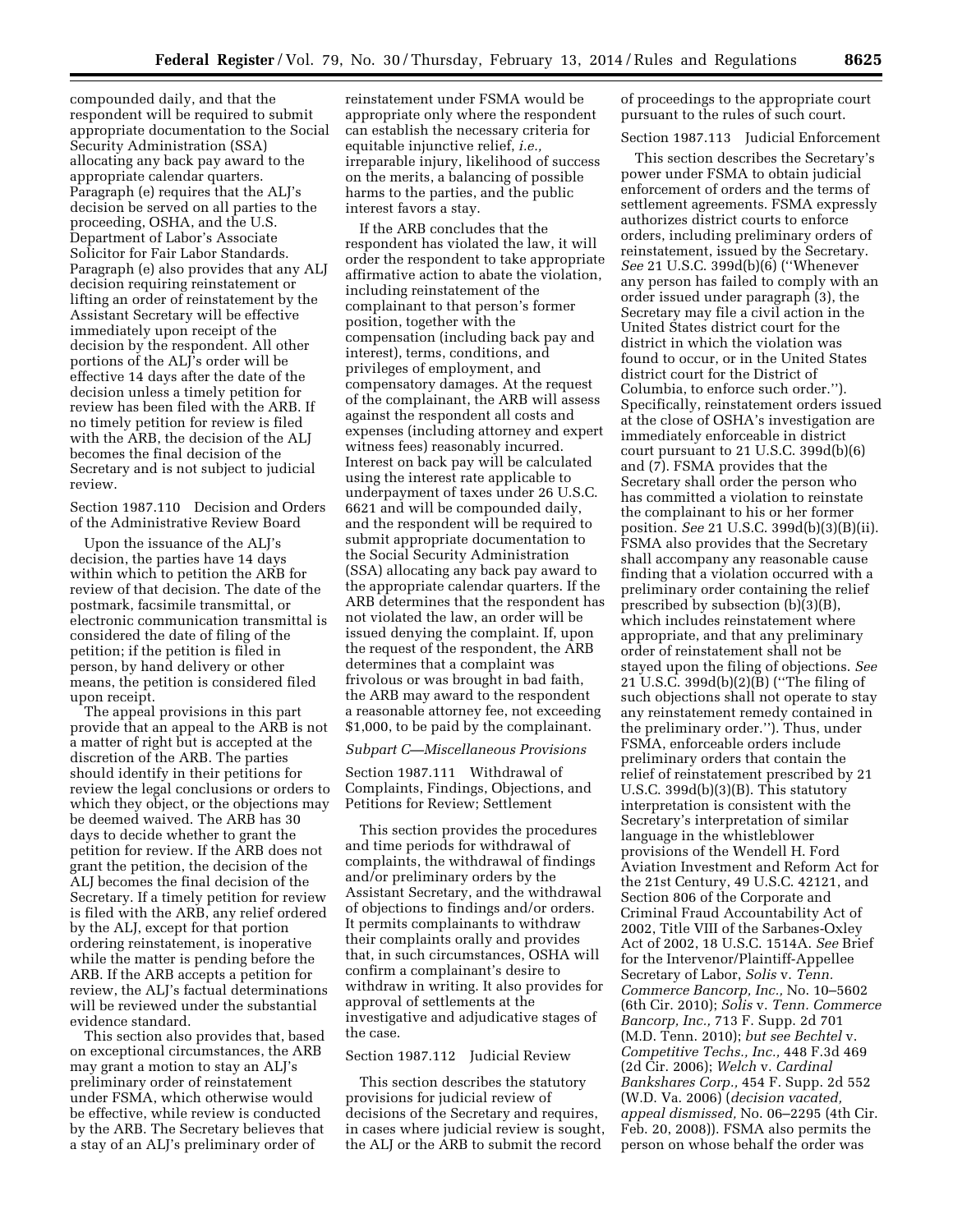issued to obtain judicial enforcement of the order. *See* 21 U.S.C. 399d(b)(7).

## Section 1987.114 District Court Jurisdiction of Retaliation Complaints

This section sets forth provisions that allow a complainant to bring an original de novo action in district court, alleging the same allegations contained in the complaint filed with OSHA, under certain circumstances. FSMA permits a complainant to file an action for de novo review in the appropriate district court if there has been no final decision of the Secretary within 210 days of the filing of the complaint, or within 90 days after receiving a written determination. ''Written determination'' refers to the Assistant Secretary's written findings issued at the close of OSHA's investigation under section 1987.105(a). *See* 21 U.S.C. 399d(b)(4). The Secretary's final decision is generally the decision of the ARB issued under section 1987.110. In other words, a complainant may file an action for de novo review in the appropriate district court in either of the following two circumstances: (1) A complainant may file a de novo action in district court within 90 days of receiving the Assistant Secretary's written findings issued under section 1987.105(a), or (2) a complainant may file a de novo action in district court if more than 210 days have passed since the filing of the complaint and the Secretary has not issued a final decision. The plain language of 21 U.S.C.  $399d(b)(4)$ , by distinguishing between actions that can be brought if the Secretary has not issued a ''final decision'' within 210 days and actions that can be brought within 90 days after a ''written determination,'' supports allowing de novo actions in district court under either of the circumstances described above.

However, it is the Secretary's position that complainants may not initiate an action in federal court after the Secretary issues a final decision, even if the date of the final decision is more than 210 days after the filing of the complaint or within 90 days of the complainant's receipt of the Assistant Secretary's written findings. The purpose of the ''kick-out'' provision is to aid the complainant in receiving a prompt decision. That goal is not implicated in a situation where the complainant already has received a final decision from the Secretary. In addition, permitting the complainant to file a new case in district court in such circumstances could conflict with the parties' rights to seek judicial review of the Secretary's final decision in the court of appeals. *See* 21 U.S.C.

399d(b)(5)(B) (providing that an order with respect to which review could have been obtained in the court of appeals shall not be subject to judicial review in any criminal or other civil proceeding).

Under FSMA, the Assistant Secretary's written findings become the final order of the Secretary, not subject to judicial review, if no objection is filed within 30 days. *See* 21 U.S.C.  $399d(b)(2)(B)$ . Thus, a complainant may need to file timely objections to the Assistant Secretary's findings, as provided for in § 1987.106, in order to preserve the right to file an action in district court.

This section also requires that, within seven days after filing a complaint in district court, a complainant must provide a file-stamped copy of the complaint to OSHA, the ALJ, or the ARB, depending on where the proceeding is pending. A copy of the complaint also must be provided to the OSHA official who issued the findings and/or preliminary order, the Assistant Secretary, and the U.S. Department of Labor's Associate Solicitor for Fair Labor Standards. This provision is necessary to notify the agency that the complainant has opted to file a complaint in district court. This provision is not a substitute for the complainant's compliance with the requirements for service of process of the district court complaint contained in the Federal Rules of Civil Procedure and the local rules of the district court where the complaint is filed. This section also incorporates the statutory provisions which allow for a jury trial at the request of either party in a district court action, and which specify the remedies and burdens of proof in a district court action.

Section 1987.115 Special Circumstances; Waiver of Rules

This section provides that in circumstances not contemplated by these rules or for good cause the ALJ or the ARB may, upon application and notice to the parties, waive any rule as justice or the administration of FSMA requires.

### **IV. Paperwork Reduction Act**

This rule contains a reporting provision (filing a retaliation complaint, section 1987.103) which was previously reviewed as a statutory requirement of FSMA and approved for use by the Office of Management and Budget (OMB), and was assigned OMB control number 1218–0236 under the provisions of the Paperwork Reduction Act of 1995. *See* Public Law 104–13, 109 Stat. 163 (1995). A non-material change has been

submitted to OMB to include the regulatory citation.

## **V. Administrative Procedure Act**

The notice and comment rulemaking procedures of section 553 of the Administrative Procedure Act (APA) do not apply ''to interpretative rules, general statements of policy, or rules of agency organization, procedure, or practice.'' 5 U.S.C. 553(b)(A). This is a rule of agency procedure, practice, and interpretation within the meaning of that section, since it provides procedures for the handling of retaliation complaints. Therefore, publication in the **Federal Register** of a notice of proposed rulemaking and request for comments are not required for these regulations. Although this is a procedural rule not subject to the notice and comment procedures of the APA, OSHA is providing persons interested in this interim final rule 60 days to submit comments. A final rule will be published after the agency receives and reviews the public's comments.

Furthermore, because this rule is procedural and interpretative rather than substantive, the normal requirement of 5 U.S.C. 553(d) that a rule be effective 30 days after publication in the **Federal Register** is inapplicable. The Assistant Secretary also finds good cause to provide an immediate effective date for this interim final rule. It is in the public interest that the rule be effective immediately so that parties may know what procedures are applicable to pending cases.

## **VI. Executive Orders 12866 and 13563; Unfunded Mandates Reform Act of 1995; Executive Order 13132**

The Department has concluded that this rule is not a ''significant regulatory action'' within the meaning of section 3(f)(4) of Executive Order 12866, as reaffirmed by Executive Order 13563, because it is not likely to result in a rule that may: (1) Have an annual effect on the economy of \$100 million or more or adversely affect in a material way the economy, a sector of the economy, productivity, competition, jobs, the environment, public health or safety, or State, local, or tribal governments or communities; (2) create a serious inconsistency or otherwise interfere with an action taken or planned by another agency; (3) materially alter the budgetary impact of entitlements, grants, user fees, or loan programs or the rights and obligations of recipients thereof; or (4) raise novel legal or policy issues arising out of legal mandates, the President's priorities, or the principles set forth in Executive Order 12866.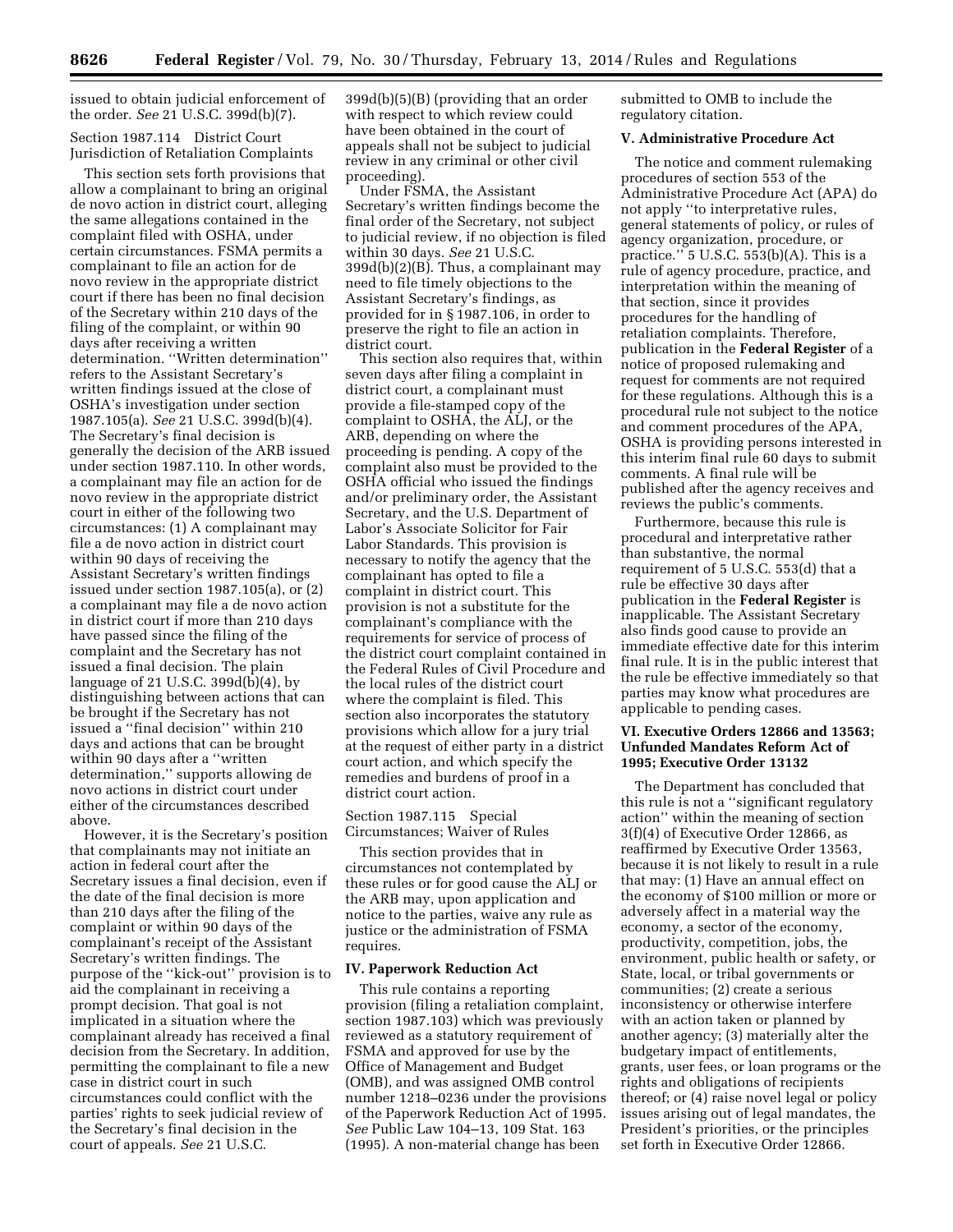Therefore, no regulatory impact analysis has been prepared.

The rule is procedural and interpretative in nature, and it is expected to have a negligible economic impact. For this reason, and the fact that no notice of proposed rulemaking has been published, no statement is required under Section 202 of the Unfunded Mandates Reform Act of 1995, 2 U.S.C. 1531 *et seq.* Finally, this rule does not have ''federalism implications.'' The rule does not have ''substantial direct effects on the States, on the relationship between the national government and the States, or on the distribution of power and responsibilities among the various levels of government'' and therefore is not subject to Executive Order 13132 (Federalism).

## **VII. Regulatory Flexibility Analysis**

The Department has determined that the regulation will not have a significant economic impact on a substantial number of small entities. The regulation simply implements procedures necessitated by enactment of FSMA. Furthermore, no certification to this effect is required and no regulatory flexibility analysis is required because no proposed rule has been issued.

## **List of Subjects in 29 CFR Part 1987**

Administrative practice and procedure, Employment, Food safety, Investigations, Reporting and recordkeeping requirements, Whistleblower.

#### **Authority and Signature**

This document was prepared under the direction and control of David Michaels, Ph.D., MPH, Assistant Secretary of Labor for Occupational Safety and Health.

Signed at Washington, DC, on February 7, 2014.

#### **David Michaels,**

*Assistant Secretary of Labor for Occupational Safety and Health.* 

Accordingly, for the reasons set out in the preamble, 29 CFR part 1987 is added to read as follows:

## **PART 1987—PROCEDURES FOR HANDLING RETALIATION COMPLAINTS UNDER SECTION 402 OF THE FDA FOOD SAFETY MODERNIZATION ACT**

## **Subpart A—Complaints, Investigations, Findings and Preliminary Orders**

- Sec.
- 1987.100 Purpose and scope.<br>1987.101 Definitions.
- Definitions. 1987.102 Obligations and prohibited acts.
- 1987.103 Filing of retaliation complaint.

1987.104 Investigation. 1987.105 Issuance of findings and preliminary orders.

#### **Subpart B—Litigation**

- 1987.106 Objections to the findings and the preliminary order and requests for a hearing.<br>1987.107 F
- 
- 1987.107 Hearings.<br>1987.108 Role of F 1987.108 Role of Federal agencies.<br>1987.109 Decision and orders of th Decision and orders of the
- administrative law judge.
- 1987.110 Decision and orders of the Administrative Review Board.

## **Subpart C—Miscellaneous Provisions**

- 1987.111 Withdrawal of complaints, findings, objections, and petitions for review; settlement.
- 1987.112 Judicial review.<br>1987.113 Judicial enforce
- Judicial enforcement.
- 1987.114 District court jurisdiction of retaliation complaints.
- 1987.115 Special circumstances; waiver of rules.

**Authority:** 21 U.S.C. 399d; Secretary of Labor's Order No. 1–2012 (Jan. 18, 2012), 77 FR 3912 (Jan. 25, 2012); Secretary of Labor's Order No. 2–2012 (Oct. 19, 2012), 77 FR 69378 (Nov. 16, 2012).

## **Subpart A—Complaints, Investigations, Findings and Preliminary Orders**

#### **§ 1987.100 Purpose and scope.**

(a) This part sets forth the procedures for, and interpretations of, section 402 of the FDA Food Safety Modernization Act (FSMA), Public Law 111–353, 124 Stat. 3885, which was signed into law on January 4, 2011. Section 402 of the FDA Food Safety Modernization Act amended the Federal Food, Drug, and Cosmetic Act (FD&C), 21 U.S.C. 301 *et seq.,* by adding new section 1012. *See*  21 U.S.C. 399d. Section 1012 of the FD&C provides protection for an employee from retaliation because the employee has engaged in protected activity pertaining to a violation or alleged violation of the FD&C, or any order, rule, regulation, standard, or ban under the FD&C.

(b) This part establishes procedures under section 1012 of the FD&C for the expeditious handling of retaliation complaints filed by employees, or by persons acting on their behalf. The rules in this part, together with those codified at 29 CFR part 18, set forth the procedures under section 1012 of the FD&C for submission of complaints, investigations, issuance of findings and preliminary orders, objections to findings and orders, litigation before administrative law judges, post-hearing administrative review, and withdrawals and settlements. In addition, the rules in this part provide the Secretary's interpretations on certain statutory issues.

# **§ 1987.101 Definitions.**

As used in this part: (a) *Assistant Secretary* means the

Assistant Secretary of Labor for Occupational Safety and Health or the person or persons to whom he or she delegates authority under FSMA.

(b) *Business days* means days other than Saturdays, Sundays, and Federal holidays.

(c) *Complainant* means the employee who filed a complaint under FSMA or on whose behalf a complaint was filed.

(d) *Covered entity* means an entity engaged in the manufacture, processing, packing, transporting, distribution, reception, holding, or importation of food.

(e) *Employee* means an individual presently or formerly working for a covered entity, an individual applying to work for a covered entity, or an individual whose employment could be affected by a covered entity.

(f) *FD&C* means the Federal Food, Drug, and Cosmetic Act, 21 U.S.C. 301 *et seq.,* which is chapter 9 of title 21.

(g) *FDA* means the Food and Drug Administration of the United States Department of Health and Human Services.

(h) *Food* means articles used for food or drink for man or other animals, chewing gum, and articles used for components of any such article.

(i) *FSMA* means section 402 of the FDA Food Safety Modernization Act, Public Law 111–353, 124 Stat. 3885 (Jan. 4, 2011) (codified at 21 U.S.C. 399d).

(j) *OSHA* means the Occupational Safety and Health Administration of the United States Department of Labor.

(k) *Person* includes an individual, partnership, corporation, and association.

(l) *Respondent* means the employer named in the complaint who is alleged to have violated the FSMA.

(m) *Secretary* means the Secretary of Labor or person to whom authority under the FSMA has been delegated.

(n) Any future statutory amendments that affect the definition of a term or terms listed in this section will apply in lieu of the definition stated herein.

### **§ 1987.102 Obligations and prohibited acts.**

(a) No covered entity may discharge or otherwise retaliate against, including, but not limited to, intimidating, threatening, restraining, coercing, blacklisting or disciplining, any employee with respect to the employee's compensation, terms, conditions, or privileges of employment because the employee, whether at the employee's initiative or in the ordinary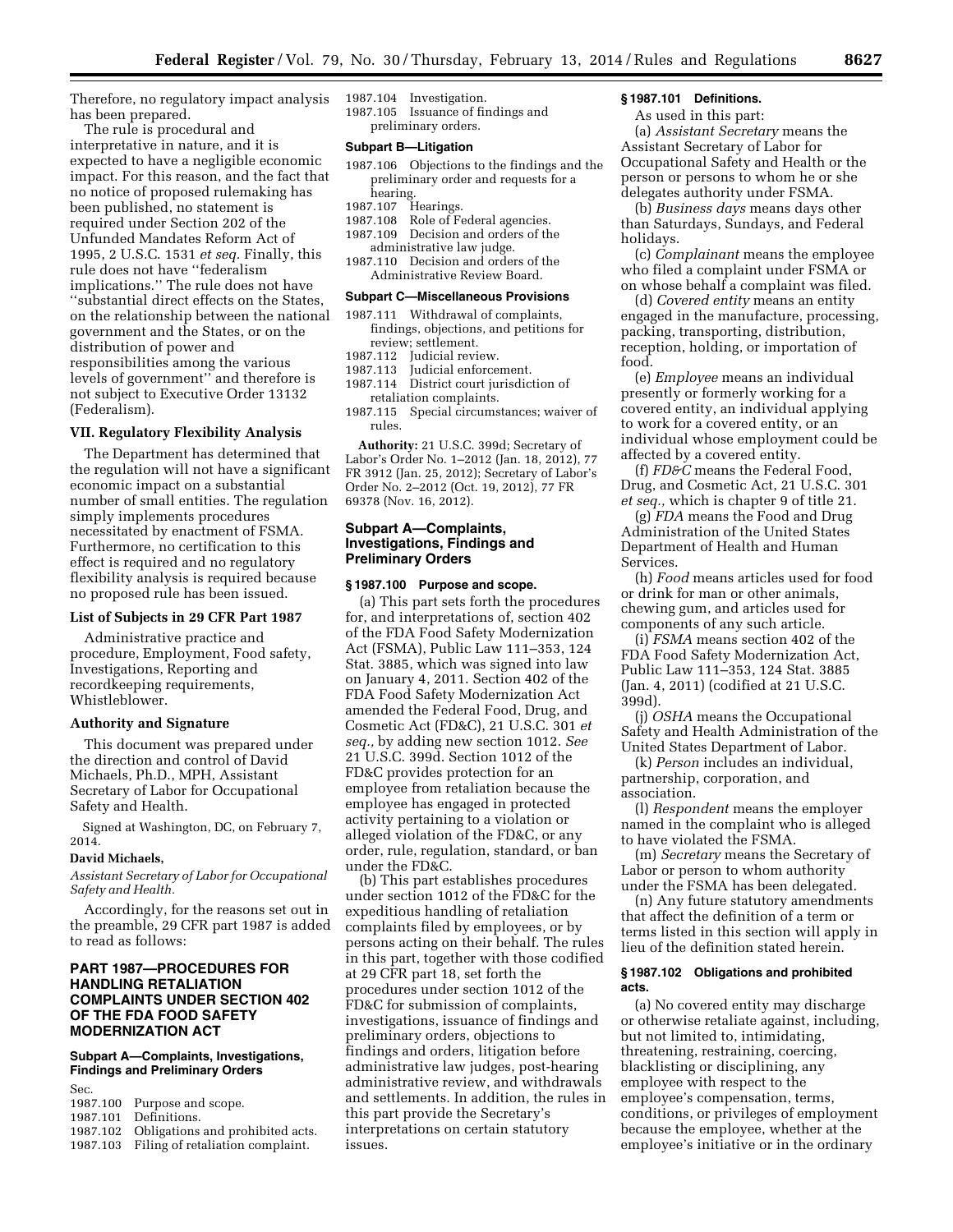course of the employee's duties (or any person acting pursuant to a request of the employee), has engaged in any of the activities specified in paragraphs (b)(1) through (4) of this section.

(b) An employee is protected against retaliation because the employee (or any person acting pursuant to a request of the employee) has:

(1) Provided, caused to be provided, or is about to provide or cause to be provided to the employer, the Federal Government, or the attorney general of a State information relating to any violation of, or any act or omission the employee reasonably believes to be a violation of any provision of the FD&C or any order, rule, regulation, standard, or ban under the FD&C;

(2) Testified or is about to testify in a proceeding concerning such violation;

(3) Assisted or participated or is about to assist or participate in such a proceeding; or

(4) Objected to, or refused to participate in, any activity, policy, practice, or assigned task that the employee (or other such person) reasonably believed to be in violation of any provision of the FD&C, or any order, rule, regulation, standard, or ban under the FD&C.

### **§ 1987.103 Filing of retaliation complaint.**

(a) *Who may file.* An employee who believes that he or she has been retaliated against in violation of FSMA may file, or have filed by any person on the employee's behalf, a complaint alleging such retaliation.

(b) *Nature of filing.* No particular form of complaint is required. A complaint may be filed orally or in writing. Oral complaints will be reduced to writing by OSHA. If the complainant is unable to file the complaint in English, OSHA will accept the complaint in any language.

(c) *Place of filing.* The complaint should be filed with the OSHA office responsible for enforcement activities in the geographical area where the employee resides or was employed, but may be filed with any OSHA officer or employee. Addresses and telephone numbers for these officials are set forth in local directories and at the following Internet address: *<http://www.osha.gov>*.

(d) *Time for filing.* Within 180 days after an alleged violation of FSMA occurs, any employee who believes that he or she has been retaliated against in violation of that section may file, or have filed by any person on the employee's behalf, a complaint alleging such retaliation. The date of the postmark, facsimile transmittal, electronic communication transmittal, telephone call, hand-delivery, delivery

to a third-party commercial carrier, or in-person filing at an OSHA office will be considered the date of filing. The time for filing a complaint may be tolled for reasons warranted by applicable case law. For example, OSHA may consider the time for filing a complaint to be tolled if a complainant mistakenly files a complaint with an agency other than OSHA within 180 days after an alleged adverse action.

#### **§ 1987.104 Investigation.**

(a) Upon receipt of a complaint in the investigating office, OSHA will notify the respondent of the filing of the complaint, of the allegations contained in the complaint, and of the substance of the evidence supporting the complaint. Such materials will be redacted, if necessary, in accordance with the Privacy Act of 1974, 5 U.S.C. 552a, and other applicable confidentiality laws. OSHA will also notify the respondent of its rights under paragraphs (b) and (f) of this section and § 1987.110(e). OSHA will provide an unredacted copy of these same materials to the complainant (or the complainant's legal counsel if complainant is represented by counsel) and to the FDA.

(b) Within 20 days of receipt of the notice of the filing of the complaint provided under paragraph (a) of this section, the respondent and the complainant each may submit to OSHA a written statement and any affidavits or documents substantiating its position. Within the same 20 days, the respondent and the complainant each may request a meeting with OSHA to present its position.

(c) OSHA will provide to the complainant (or the complainant's legal counsel if complainant is represented by counsel) a copy of all of respondent's submissions to OSHA that are responsive to the complainant's whistleblower complaint at a time permitting the complainant an opportunity to respond. Before providing such materials to the complainant, OSHA will redact them, if necessary, in accordance with the Privacy Act of 1974, 5 U.S.C. 552a, and other applicable confidentiality laws. OSHA will also provide the complainant with an opportunity to respond to such submissions.

(d) Investigations will be conducted in a manner that protects the confidentiality of any person who provides information on a confidential basis, other than the complainant, in accordance with part 70 of this title.

(e)(1) A complaint will be dismissed unless the complainant has made a prima facie showing (*i.e.* a non-frivolous allegation) that a protected activity was a contributing factor in the adverse action alleged in the complaint.

(2) The complaint, supplemented as appropriate by interviews of the complainant, must allege the existence of facts and evidence to make a prima facie showing as follows:

(i) The employee engaged in a protected activity;

(ii) The respondent knew or suspected that the employee engaged in the protected activity;

(iii) The employee suffered an adverse action; and

(iv) The circumstances were sufficient to raise the inference that the protected activity was a contributing factor in the adverse action.

(3) For purposes of determining whether to investigate, the complainant will be considered to have met the required burden if the complaint on its face, supplemented as appropriate through interviews of the complainant, alleges the existence of facts and either direct or circumstantial evidence to meet the required showing, *i.e.,* to give rise to an inference that the respondent knew or suspected that the employee engaged in protected activity and that the protected activity was a contributing factor in the adverse action. The burden may be satisfied, for example, if the complaint shows that the adverse action took place within a temporal proximity of the protected activity, or at the first opportunity available to the respondent, giving rise to the inference that it was a contributing factor in the adverse action. If the required showing has not been made, the complainant (or the complainant's legal counsel if complainant is represented by counsel) will be so notified and the investigation will not commence.

(4) Notwithstanding a finding that a complainant has made a prima facie showing, as required by this section, further investigation of the complaint will not be conducted if the respondent demonstrates by clear and convincing evidence that it would have taken the same adverse action in the absence of the complainant's protected activity.

(5) If the respondent fails to make a timely response or fails to satisfy the burden set forth in paragraph (e)(4) of this section, OSHA will proceed with the investigation. The investigation will proceed whenever it is necessary or appropriate to confirm or verify the information provided by the respondent.

(f) Prior to the issuance of findings and a preliminary order as provided for in § 1987.105, if OSHA has reasonable cause, on the basis of information gathered under the procedures of this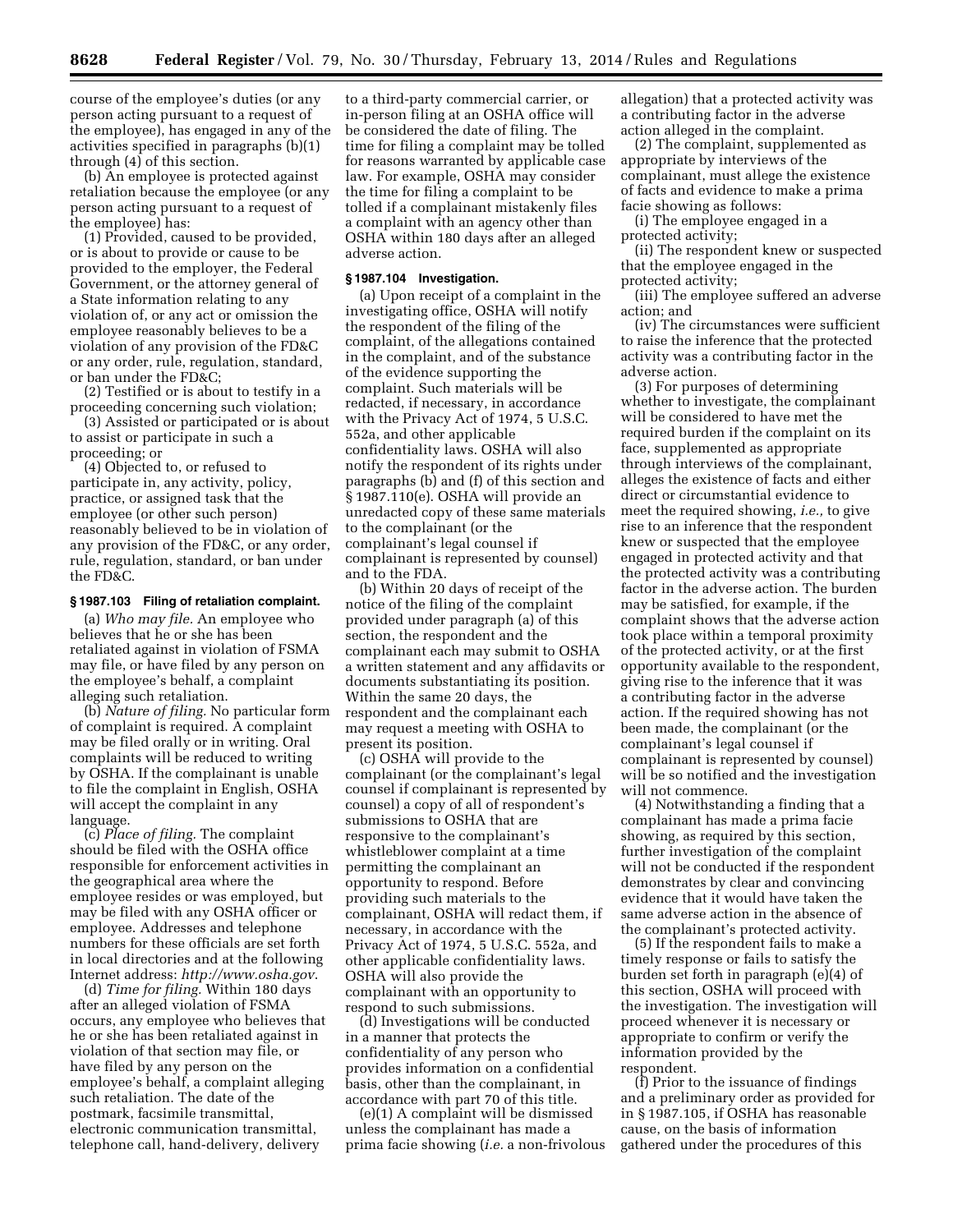part, to believe that the respondent has violated FSMA and that preliminary reinstatement is warranted, OSHA will contact the respondent (or the respondent's legal counsel if respondent is represented by counsel) to give notice of the substance of the relevant evidence supporting the complainant's allegations as developed during the course of the investigation. This evidence includes any witness statements, which will be redacted to protect the identity of confidential informants where statements were given in confidence; if the statements cannot be redacted without revealing the identity of confidential informants, summaries of their contents will be provided. The complainant will also receive a copy of the materials that must be provided to the respondent under this paragraph. Before providing such materials, OSHA will redact them, if necessary, in accordance with the Privacy Act of 1974, 5 U.S.C. 552a, and other applicable confidentiality laws. The respondent will be given the opportunity to submit a written response, to meet with the investigators, to present statements from witnesses in support of its position, and to present legal and factual arguments. The respondent must present this evidence within 10 business days of OSHA's notification pursuant to this paragraph, or as soon thereafter as OSHA and the respondent can agree, if the interests of justice so require.

### **§ 1987.105 Issuance of findings and preliminary orders.**

(a) After considering all the relevant information collected during the investigation, the Assistant Secretary will issue, within 60 days of the filing of the complaint, written findings as to whether or not there is reasonable cause to believe that the respondent has retaliated against the complainant in violation of FSMA.

(1) If the Assistant Secretary concludes that there is reasonable cause to believe that a violation has occurred, the Assistant Secretary will accompany the findings with a preliminary order providing relief to the complainant. The preliminary order will require, where appropriate: affirmative action to abate the violation; reinstatement of the complainant to his or her former position, together with the compensation (including back pay and interest), terms, conditions and privileges of the complainant's employment; and payment of compensatory damages, including, at the request of the complainant, the aggregate amount of all costs and expenses (including attorney and expert

witness fees) reasonably incurred. Interest on back pay will be calculated using the interest rate applicable to underpayment of taxes under 26 U.S.C. 6621 and will be compounded daily. The preliminary order will also require the respondent to submit appropriate documentation to the Social Security Administration (SSA) allocating any back pay award to the appropriate calendar quarters.

(2) If the Assistant Secretary concludes that a violation has not occurred, the Assistant Secretary will notify the parties of that finding.

(b) The findings and, where appropriate, the preliminary order will be sent by certified mail, return receipt requested (or other means that allow OSHA to confirm receipt), to all parties of record (and each party's legal counsel if the party is represented by counsel). The findings and, where appropriate, the preliminary order will inform the parties of the right to object to the findings and/or order and to request a hearing, and of the right of the respondent to request an award of attorney fees not exceeding \$1,000 from the administrative law judge (ALJ), regardless of whether the respondent has filed objections, if the respondent alleges that the complaint was frivolous or brought in bad faith. The findings and, where appropriate, the preliminary order also will give the address of the Chief Administrative Law Judge, U.S. Department of Labor. At the same time, the Assistant Secretary will file with the Chief Administrative Law Judge a copy of the original complaint and a copy of the findings and/or order.

(c) The findings and any preliminary order will be effective 30 days after receipt by the respondent (or the respondent's legal counsel if the respondent is represented by counsel), or on the compliance date set forth in the preliminary order, whichever is later, unless an objection and/or a request for hearing has been timely filed as provided at § 1987.106. However, the portion of any preliminary order requiring reinstatement will be effective immediately upon the respondent's receipt of the findings and the preliminary order, regardless of any objections to the findings and/or the order.

### **Subpart B—Litigation**

#### **§ 1987.106 Objections to the findings and the preliminary order and requests for a hearing.**

(a) Any party who desires review, including judicial review, of the findings and/or preliminary order, or a respondent alleging that the complaint

was frivolous or brought in bad faith who seeks an award of attorney fees under FSMA, must file any objections and/or a request for a hearing on the record within 30 days of receipt of the findings and preliminary order pursuant to § 1987.105. The objections, request for a hearing, and/or request for attorney fees must be in writing and state whether the objections are to the findings, the preliminary order, and/or whether there should be an award of attorney fees. The date of the postmark, facsimile transmittal, or electronic communication transmittal is considered the date of filing; if the objection is filed in person, by hand delivery or other means, the objection is filed upon receipt. Objections must be filed with the Chief Administrative Law Judge, U.S. Department of Labor, and copies of the objections must be mailed at the same time to the other parties of record, the OSHA official who issued the findings and order, the Assistant Secretary, and the Associate Solicitor, Division of Fair Labor Standards, U.S. Department of Labor.

(b) If a timely objection is filed, all provisions of the preliminary order will be stayed, except for the portion requiring preliminary reinstatement, which will not be automatically stayed. The portion of the preliminary order requiring reinstatement will be effective immediately upon the respondent's receipt of the findings and preliminary order, regardless of any objections to the order. The respondent may file a motion with the Office of Administrative Law Judges for a stay of the Assistant Secretary's preliminary order of reinstatement, which shall be granted only based on exceptional circumstances. If no timely objection is filed with respect to either the findings or the preliminary order, the findings and/or the preliminary order will become the final decision of the Secretary, not subject to judicial review.

## **§ 1987.107 Hearings.**

(a) Except as provided in this part, proceedings will be conducted in accordance with the rules of practice and procedure for administrative hearings before the Office of Administrative Law Judges, codified at subpart A of part 18 of this title.

(b) Upon receipt of an objection and request for hearing, the Chief Administrative Law Judge will promptly assign the case to an ALJ who will notify the parties, by certified mail, of the day, time, and place of hearing. The hearing is to commence expeditiously, except upon a showing of good cause or unless otherwise agreed to by the parties. Hearings will be conducted de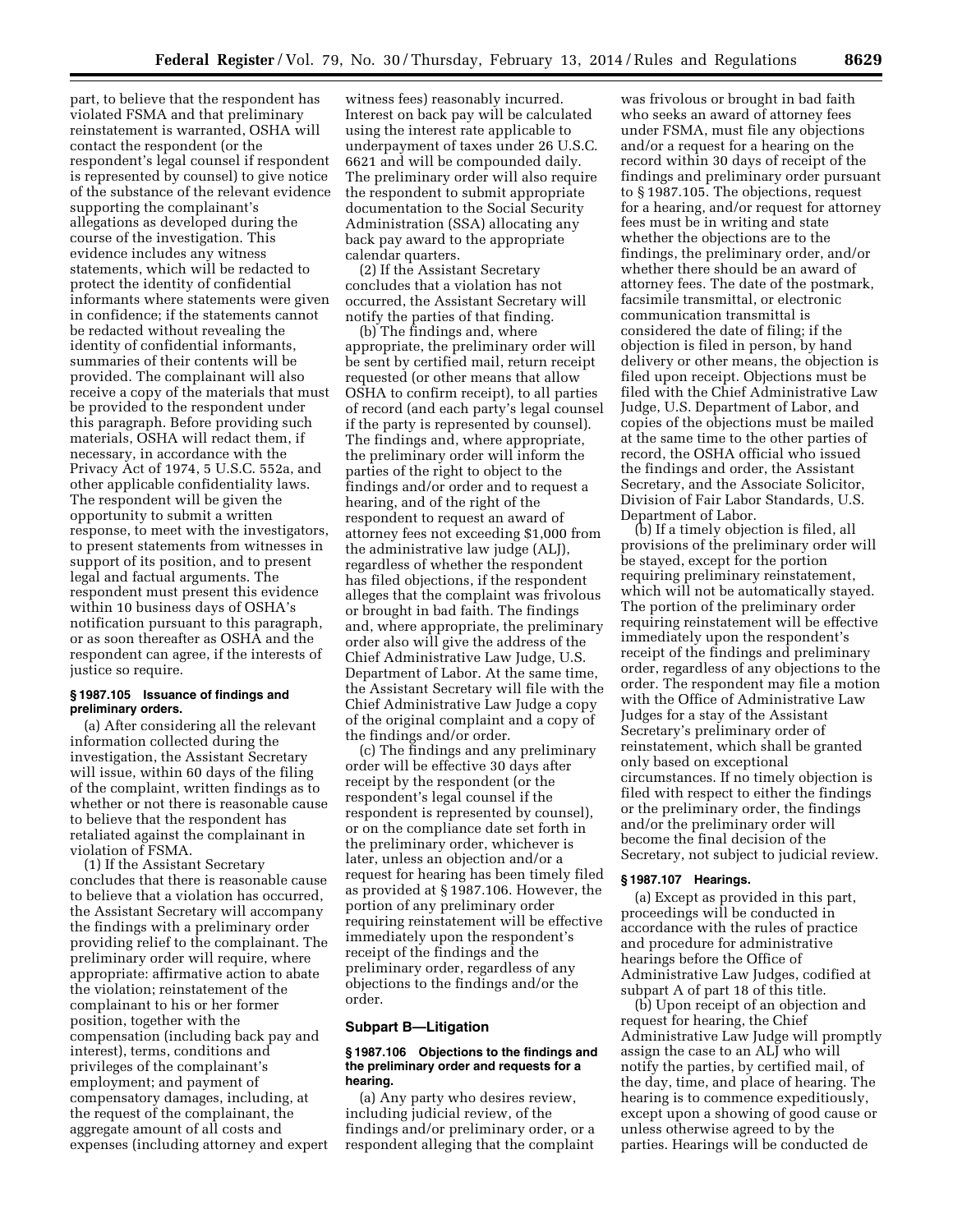novo on the record. ALJs have broad discretion to limit discovery in order to expedite the hearing.

(c) If both the complainant and the respondent object to the findings and/or order, the objections will be consolidated and a single hearing will be conducted.

(d) Formal rules of evidence will not apply, but rules or principles designed to assure production of the most probative evidence will be applied. The ALJ may exclude evidence that is immaterial, irrelevant, or unduly repetitious.

## **§ 1987.108 Role of Federal agencies.**

(a)(1) The complainant and the respondent will be parties in every proceeding and must be served with copies of all documents in the case. At the Assistant Secretary's discretion, the Assistant Secretary may participate as a party or as amicus curiae at any time at any stage of the proceeding. This right to participate includes, but is not limited to, the right to petition for review of a decision of an ALJ, including a decision approving or rejecting a settlement agreement between the complainant and the respondent.

(2) Copies of documents must be sent to OSHA and to the Associate Solicitor, Division of Fair Labor Standards, U.S. Department of Labor, only upon request of OSHA, or where the Assistant Secretary is participating in the proceeding, or where service on OSHA and the Associate Solicitor is otherwise required by the rules in this part.

(b) The FDA, if interested in a proceeding, may participate as amicus curiae at any time in the proceeding, at the FDA's discretion. At the request of the FDA, copies of all documents in a case must be sent to the FDA, whether or not the FDA is participating in the proceeding.

## **§ 1987.109 Decision and orders of the administrative law judge.**

(a) The decision of the ALJ will contain appropriate findings, conclusions, and an order pertaining to the remedies provided in paragraph (d) of this section, as appropriate. A determination that a violation has occurred may be made only if the complainant has demonstrated by a preponderance of the evidence that protected activity was a contributing factor in the adverse action alleged in the complaint.

(b) If the complainant has satisfied the burden set forth in the prior paragraph, relief may not be ordered if the respondent demonstrates by clear and convincing evidence that it would have

taken the same adverse action in the absence of any protected activity.

(c) Neither OSHA's determination to dismiss a complaint without completing an investigation pursuant to § 1987.104(e) nor OSHA's determination to proceed with an investigation is subject to review by the ALJ, and a complaint may not be remanded for the completion of an investigation or for additional findings on the basis that a determination to dismiss was made in error. Rather, if there otherwise is jurisdiction, the ALJ will hear the case on the merits or dispose of the matter without a hearing if the facts and circumstances warrant.

(d)(1) If the ALJ concludes that the respondent has violated the law, the ALJ will issue an order that will require, where appropriate: affirmative action to abate the violation; reinstatement of the complainant to his or her former position, together with the compensation (including back pay and interest), terms, conditions, and privileges of the complainant's employment; and payment of compensatory damages, including, at the request of the complainant, the aggregate amount of all costs and expenses (including attorney and expert witness fees) reasonably incurred. Interest on back pay will be calculated using the interest rate applicable to underpayment of taxes under 26 U.S.C. 6621 and will be compounded daily. The order will also require the respondent to submit appropriate documentation to the Social Security Administration (SSA) allocating any back pay award to the appropriate calendar quarters.

(2) If the ALJ determines that the respondent has not violated the law, an order will be issued denying the complaint. If, upon the request of the respondent, the ALJ determines that a complaint was frivolous or was brought in bad faith, the ALJ may award to the respondent a reasonable attorney fee, not exceeding \$1,000.

(e) The decision will be served upon all parties to the proceeding, the Assistant Secretary, and the Associate Solicitor, Division of Fair Labor Standards, U.S. Department of Labor. Any ALJ's decision requiring reinstatement or lifting an order of reinstatement by the Assistant Secretary will be effective immediately upon receipt of the decision by the respondent. All other portions of the ALJ's order will be effective 14 days after the date of the decision unless a timely petition for review has been filed with the Administrative Review Board (ARB), U.S. Department of Labor. The decision of the ALJ will become the

final order of the Secretary unless a petition for review is timely filed with the ARB and the ARB accepts the petition for review.

## **§ 1987.110 Decision and orders of the Administrative Review Board.**

(a) Any party desiring to seek review, including judicial review, of a decision of the ALJ, or a respondent alleging that the complaint was frivolous or brought in bad faith who seeks an award of attorney fees, must file a written petition for review with the ARB, which has been delegated the authority to act for the Secretary and issue final decisions under this part. The parties should identify in their petitions for review the legal conclusions or orders to which they object, or the objections may be deemed waived. A petition must be filed within 14 days of the date of the decision of the ALJ. The date of the postmark, facsimile transmittal, or electronic communication transmittal will be considered to be the date of filing; if the petition is filed in person, by hand delivery or other means, the petition is considered filed upon receipt. The petition must be served on all parties and on the Chief Administrative Law Judge at the time it is filed with the ARB. Copies of the petition for review must be served on the Assistant Secretary and on the Associate Solicitor, Division of Fair Labor Standards, U.S. Department of Labor.

(b) If a timely petition for review is filed pursuant to paragraph (a) of this section, the decision of the ALJ will become the final order of the Secretary unless the ARB, within 30 days of the filing of the petition, issues an order notifying the parties that the case has been accepted for review. If a case is accepted for review, the decision of the ALJ will be inoperative unless and until the ARB issues an order adopting the decision, except that any order of reinstatement will be effective while review is conducted by the ARB, unless the ARB grants a motion by the respondent to stay that order based on exceptional circumstances. The ARB will specify the terms under which any briefs are to be filed. The ARB will review the factual determinations of the ALJ under the substantial evidence standard. If no timely petition for review is filed, or the ARB denies review, the decision of the ALJ will become the final order of the Secretary. If no timely petition for review is filed, the resulting final order is not subject to judicial review.

(c) The final decision of the ARB will be issued within 120 days of the conclusion of the hearing, which will be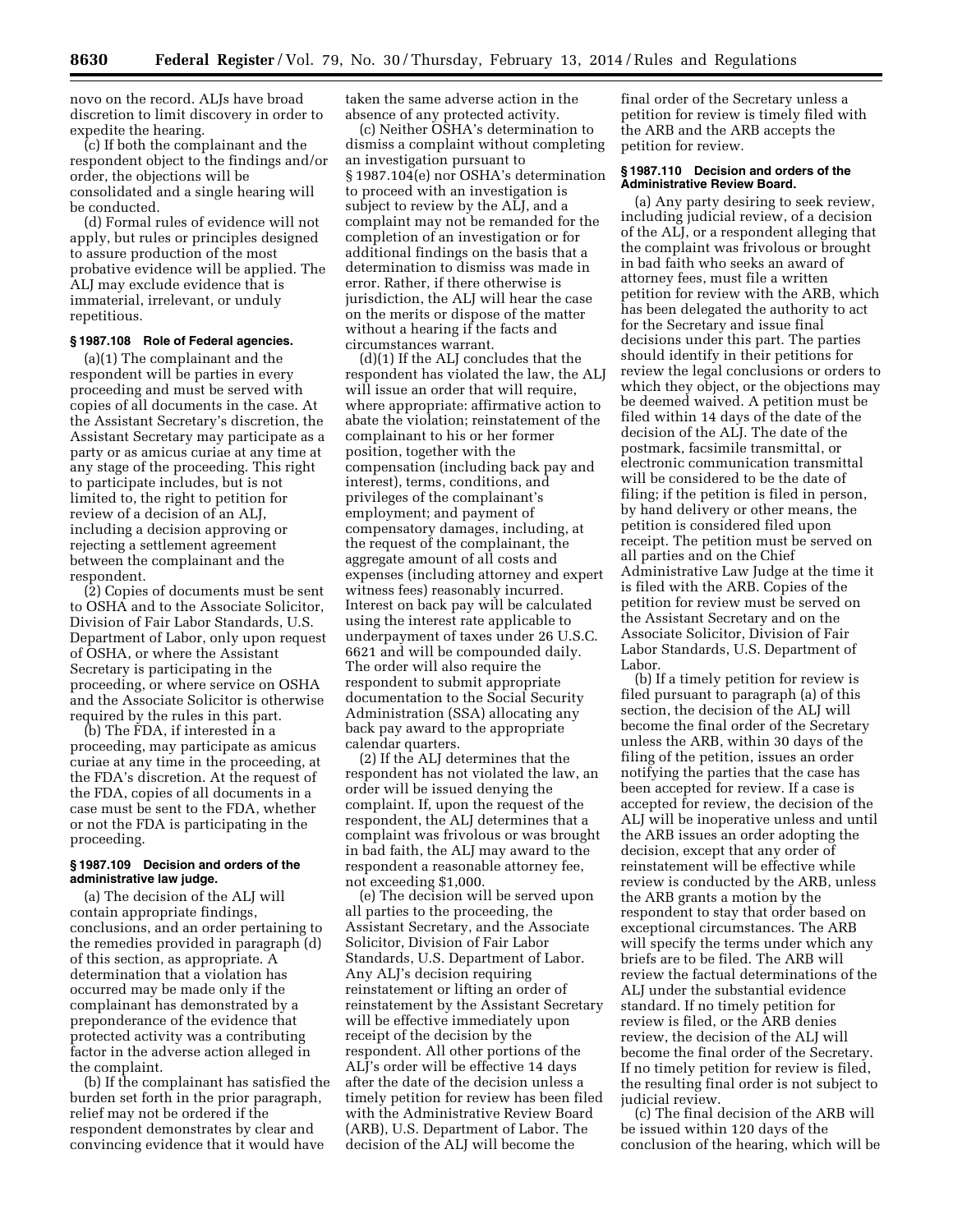deemed to be 14 days after the date of the decision of the ALJ, unless a motion for reconsideration has been filed with the ALJ in the interim. In such case the conclusion of the hearing is the date the motion for reconsideration is denied or 14 days after a new decision is issued. The ARB's final decision will be served upon all parties and the Chief Administrative Law Judge by mail. The final decision will also be served on the Assistant Secretary and on the Associate Solicitor, Division of Fair Labor Standards, U.S. Department of Labor, even if the Assistant Secretary is not a party.

(d) If the ARB concludes that the respondent has violated the law, the ARB will issue a final order providing relief to the complainant. The final order will require, where appropriate: affirmative action to abate the violation; reinstatement of the complainant to his or her former position, together with the compensation (including back pay and interest), terms, conditions, and privileges of the complainant's employment; and payment of compensatory damages, including, at the request of the complainant, the aggregate amount of all costs and expenses (including attorney and expert witness fees) reasonably incurred. Interest on back pay will be calculated using the interest rate applicable to underpayment of taxes under 26 U.S.C. 6621 and will be compounded daily. The order will also require the respondent to submit appropriate documentation to the Social Security Administration (SSA) allocating any back pay award to the appropriate calendar quarters.

(e) If the ARB determines that the respondent has not violated the law, an order will be issued denying the complaint. If, upon the request of the respondent, the ARB determines that a complaint was frivolous or was brought in bad faith, the ARB may award to the respondent a reasonable attorney fee, not exceeding \$1,000.

#### **Subpart C—Miscellaneous Provisions**

#### **§ 1987.111 Withdrawal of complaints, findings, objections, and petitions for review; settlement.**

(a) At any time prior to the filing of objections to the Assistant Secretary's findings and/or preliminary order, a complainant may withdraw his or her complaint by notifying OSHA, orally or in writing, of his or her withdrawal. OSHA then will confirm in writing the complainant's desire to withdraw and determine whether to approve the withdrawal. OSHA will notify the parties (and each party's legal counsel if

the party is represented by counsel) of the approval of any withdrawal. If the complaint is withdrawn because of settlement, the settlement must be submitted for approval in accordance with paragraph (d) of this section. A complainant may not withdraw his or her complaint after the filing of objections to the Assistant Secretary's findings and/or preliminary order.

(b) The Assistant Secretary may withdraw the findings and/or preliminary order at any time before the expiration of the 30-day objection period described in § 1987.106, provided that no objection has been filed yet, and substitute new findings and/or a new preliminary order. The date of the receipt of the substituted findings or order will begin a new 30 day objection period.

(c) At any time before the Assistant Secretary's findings and/or order become final, a party may withdraw objections to the Assistant Secretary's findings and/or order by filing a written withdrawal with the ALJ. If the case is on review with the ARB, a party may withdraw a petition for review of an ALJ's decision at any time before that decision becomes final by filing a written withdrawal with the ARB. The ALJ or the ARB, as the case may be, will determine whether to approve the withdrawal of the objections or the petition for review. If the ALJ approves a request to withdraw objections to the Assistant Secretary's findings and/or order, and there are no other pending objections, the Assistant Secretary's findings and/or order will become the final order of the Secretary. If the ARB approves a request to withdraw a petition for review of an ALJ decision, and there are no other pending petitions for review of that decision, the ALJ's decision will become the final order of the Secretary. If objections or a petition for review are withdrawn because of settlement, the settlement must be submitted for approval in accordance with paragraph (d) of this section.

(d)(1) *Investigative settlements.* At any time after the filing of a complaint, but before the findings and/or order are objected to or become a final order by operation of law, the case may be settled if OSHA, the complainant, and the respondent agree to a settlement. OSHA's approval of a settlement reached by the respondent and the complainant demonstrates OSHA's consent and achieves the consent of all three parties.

(2) *Adjudicatory settlements.* At any time after the filing of objections to the Assistant Secretary's findings and/or order, the case may be settled if the participating parties agree to a

settlement and the settlement is approved by the ALJ if the case is before the ALJ, or by the ARB if the ARB has accepted the case for review. A copy of the settlement will be filed with the ALJ or the ARB, as appropriate.

(e) Any settlement approved by OSHA, the ALJ, or the ARB will constitute the final order of the Secretary and may be enforced in United States district court pursuant to § 1987.113.

#### **§ 1987.112 Judicial review.**

(a) Within 60 days after the issuance of a final order under §§ 1987.109 and 1987.110, any person adversely affected or aggrieved by the order may file a petition for review of the order in the United States Court of Appeals for the circuit in which the violation allegedly occurred or the circuit in which the complainant resided on the date of the violation.

(b) A final order is not subject to judicial review in any criminal or other civil proceeding.

(c) If a timely petition for review is filed, the record of a case, including the record of proceedings before the ALJ, will be transmitted by the ARB or the ALJ, as the case may be, to the appropriate court pursuant to the Federal Rules of Appellate Procedure and the local rules of such court.

### **§ 1987.113 Judicial enforcement.**

Whenever any person has failed to comply with a preliminary order of reinstatement, or a final order, including one approving a settlement agreement, issued under FSMA, the Secretary or a person on whose behalf the order was issued may file a civil action seeking enforcement of the order in the United States district court for the district in which the violation was found to have occurred. The Secretary also may file a civil action seeking enforcement of the order in the United States district court for the District of Columbia.

### **§ 1987.114 District court jurisdiction of retaliation complaints.**

(a) The complainant may bring an action at law or equity for de novo review in the appropriate district court of the United States, which will have jurisdiction over such an action without regard to the amount in controversy, either:

(1) Within 90 days after receiving a written determination under § 1987.105(a) provided that there has been no final decision of the Secretary; or

(2) If there has been no final decision of the Secretary within 210 days of the filing of the complaint.